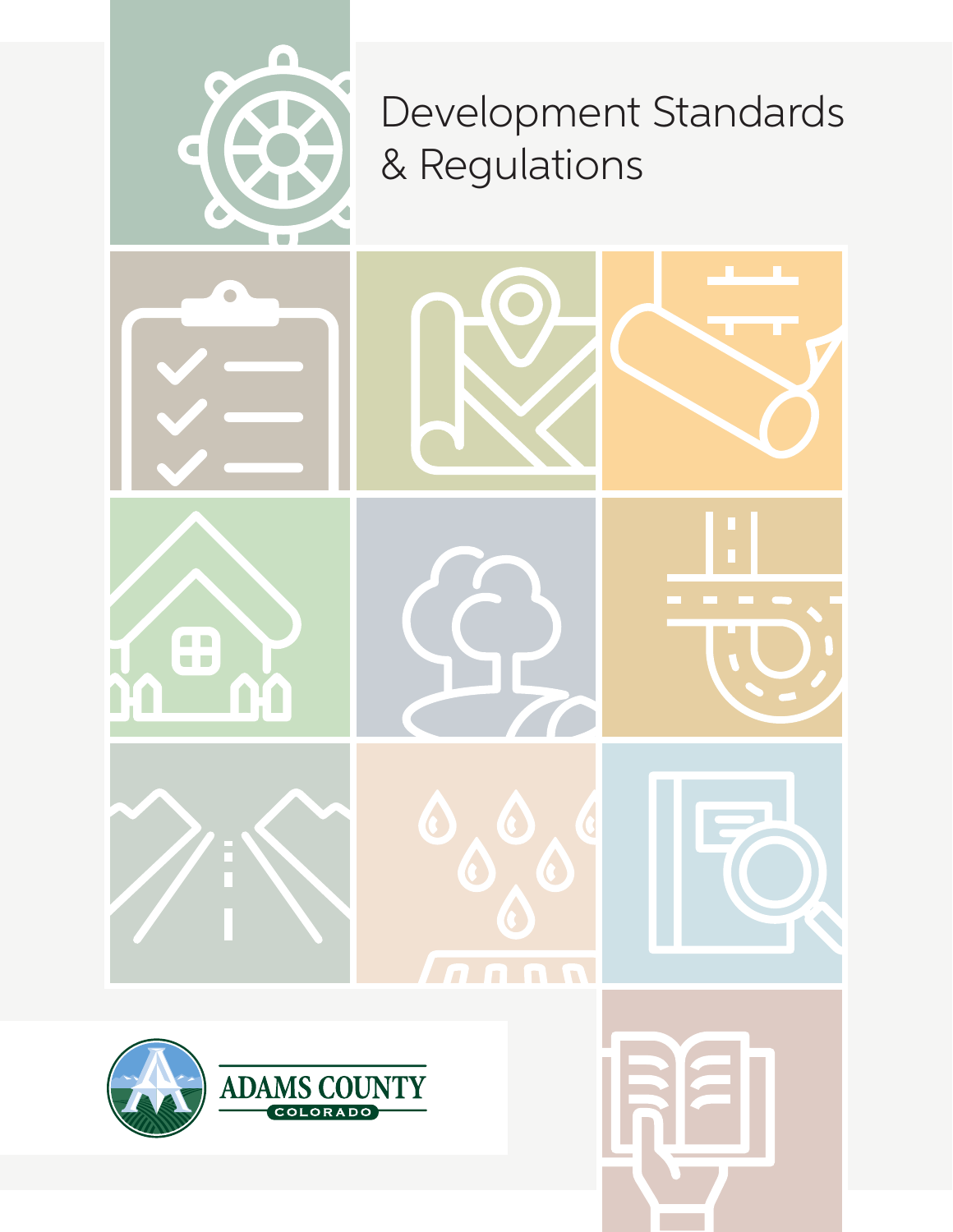

# Development Standards & Regulations

**1**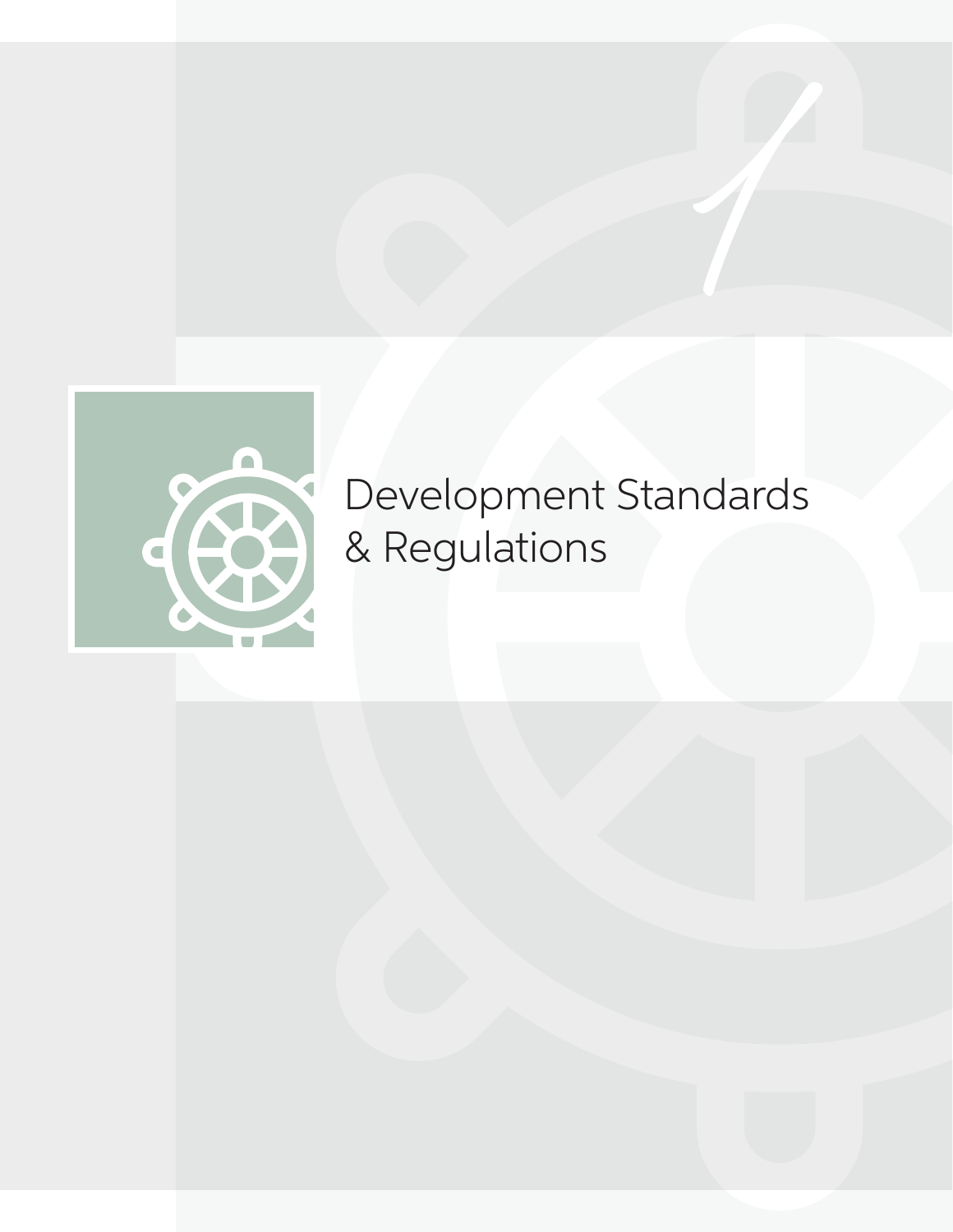## **CHAPTER 1-ADMINISTRATION**

## **Table of Contents**

| $1 - 01$      |                                                                 |  |
|---------------|-----------------------------------------------------------------|--|
| $1 - 01 - 01$ |                                                                 |  |
| $1 - 01 - 02$ |                                                                 |  |
| $1 - 01 - 03$ |                                                                 |  |
| $1 - 01 - 04$ |                                                                 |  |
| $1 - 01 - 05$ |                                                                 |  |
| $1 - 01 - 06$ | Relationship to Other Laws and Previously Adopted Regulations 2 |  |
| $1 - 01 - 07$ |                                                                 |  |
| $1 - 01 - 08$ |                                                                 |  |
| $1 - 01 - 09$ |                                                                 |  |
| $1 - 01 - 10$ |                                                                 |  |
| $1 - 02$      |                                                                 |  |
| $1 - 02 - 01$ |                                                                 |  |
| $1 - 02 - 02$ |                                                                 |  |
| $1 - 02 - 03$ |                                                                 |  |
| $1 - 03$      |                                                                 |  |
| $1 - 03 - 01$ | Director of Community and Economic Development  16              |  |
| $1 - 03 - 02$ |                                                                 |  |
| $1 - 04$      | PROCEDURAL RULES AND CONDUCT OF BOARD AND COMMISSION            |  |
|               |                                                                 |  |
| $1 - 04 - 01$ |                                                                 |  |
| $1 - 04 - 02$ |                                                                 |  |
| $1 - 04 - 03$ |                                                                 |  |
| $1 - 04 - 04$ |                                                                 |  |
| $1 - 04 - 05$ |                                                                 |  |
| $1 - 05$      |                                                                 |  |
| $1 - 05 - 01$ |                                                                 |  |
| $1 - 05 - 02$ |                                                                 |  |
| $1 - 05 - 03$ |                                                                 |  |
| $1 - 05 - 04$ |                                                                 |  |
| $1 - 05 - 05$ |                                                                 |  |
| $1 - 05 - 06$ |                                                                 |  |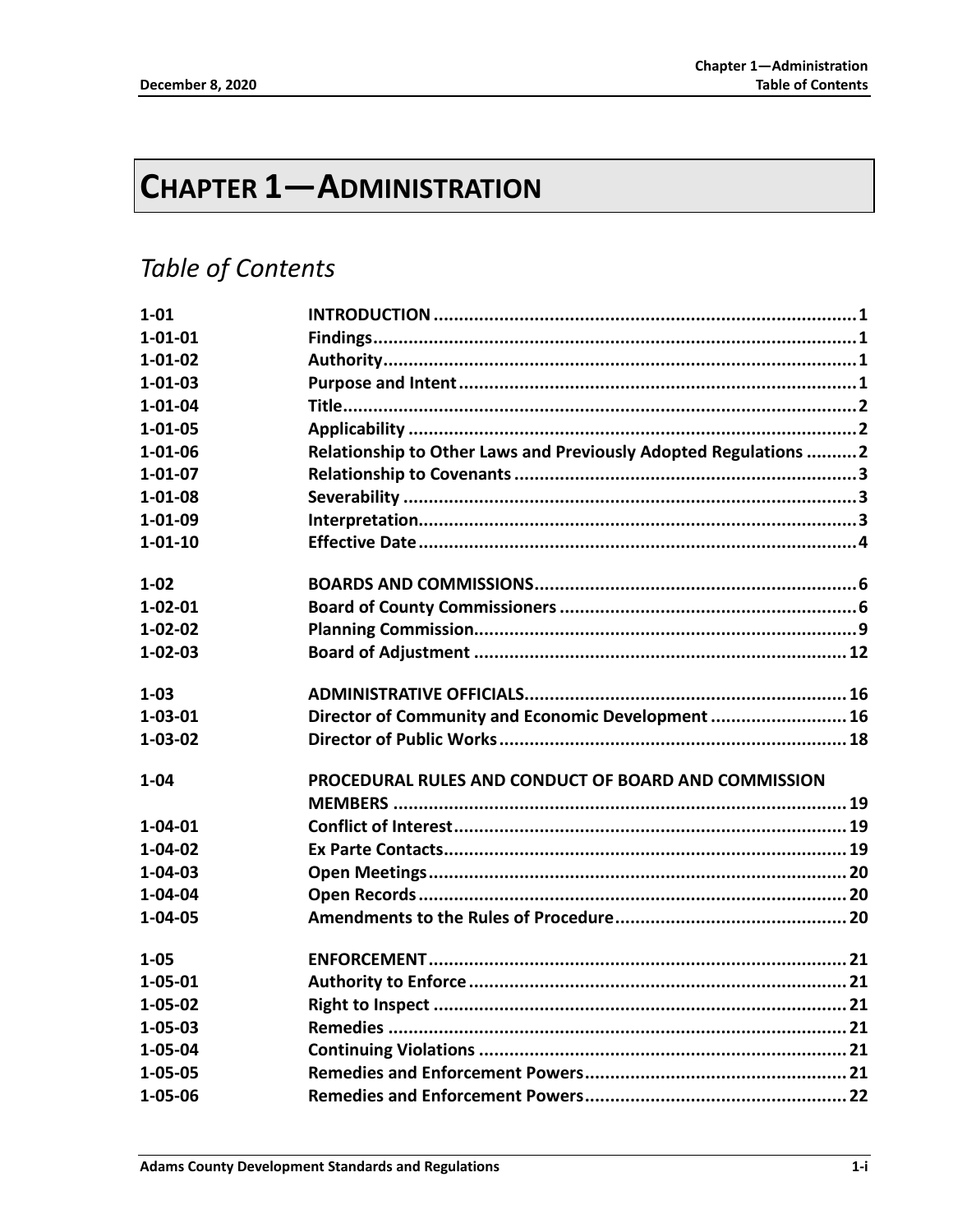| 1-05-07       |  |
|---------------|--|
| $1 - 05 - 08$ |  |
| $1 - 05 - 09$ |  |
| $1 - 05 - 10$ |  |
| $1 - 06$      |  |
| $1-07$        |  |
| $1 - 07 - 01$ |  |
| $1 - 07 - 02$ |  |
| $1 - 07 - 03$ |  |
| 1-07-04       |  |
| 1-07-05       |  |
| $1 - 07 - 06$ |  |
| 1-07-07       |  |
| 1-07-08       |  |
| 1-07-09       |  |
| $1 - 07 - 10$ |  |
| $1 - 07 - 11$ |  |
| $1 - 08$      |  |
| $1 - 08 - 01$ |  |
| $1 - 08 - 02$ |  |
| $1 - 08 - 03$ |  |
| 1-08-04       |  |
|               |  |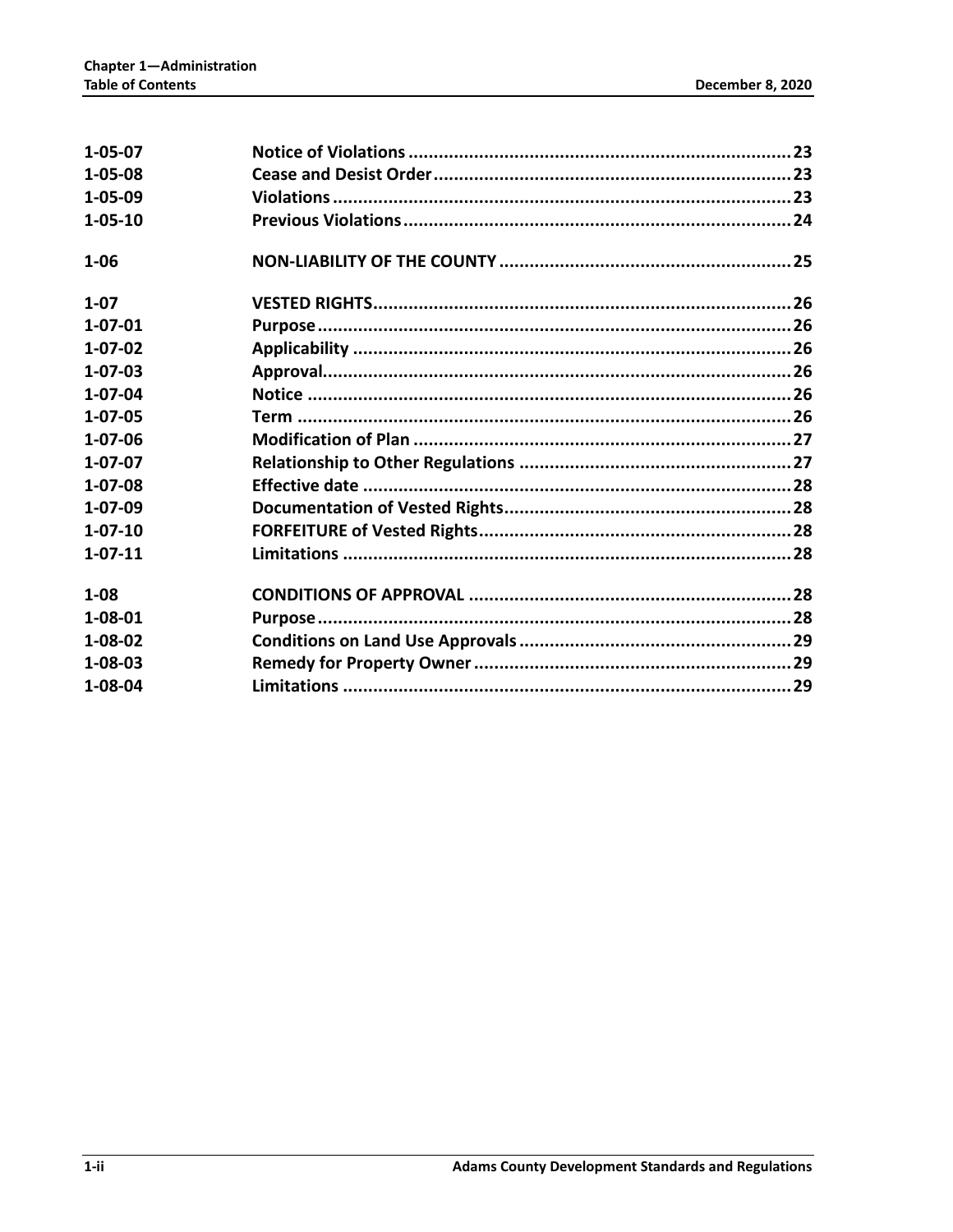## **Chapter 1—ADMINISTRATION**

## **1-01 INTRODUCTION**

## **1-01-01 FINDINGS**

The Board of County Commissioners of Adams County, Colorado, hereby finds, due to the continued pressures associated with new development, redevelopment, and use of properties in unincorporated Adams County, that standards and regulations to guide development are necessary to protect and promote the public health, safety, and general welfare of the County.

## **1-01-02 AUTHORITY**

The Adams County Board of County Commissioners has authority to adopt these development standards and regulations pursuant to the following provisions of the Colorado Constitution and the Colorado Revised Statutes, as amended:

- 1. Article 1, Title 32 (Special District Act/Provisions);
- 2. Article 1, Title 34 (Preservation of Commercial Mineral Deposits);
- 3. Article 2, Title 43 (State, County and Municipal Highways);
- 4. Article 4, Title 41 (Airports);
- 5. Article 6, Title 28 (Division of Aviation);
- 6. Article 7, Title 25 (Colorado Air Quality Control);
- 7. Article 8, Title 25 (Colorado Water Quality Control Act);
- 8. Article 11, Title 30 (County Powers and Functions);
- 9. Article 15, Title 30 (County Regulations Under Police Powers);
- 10. Article 20, Title 29 (Local Government Land Use Control Act);
- 11. Article 28, Title 30 (County Planning and Building Code);
- 12. Article 30.5, Title 38 (Conservation Easements);
- 13. Article 32, Title 22 (Zoning, Planning and Building Code, Duties of School District Boards);
- 14. Article 60, Title 34 (Oil and Gas Conservation Act);
- 15. Article 65.1, Title 24 (Areas and Activities of State Interest); and
- 16. Article 68, Title 24 (Vested Property Rights).

## **1-01-03 PURPOSE AND INTENT**

These standards and regulations are revised with deletions, additions, and amendments to control and assist in the orderly, efficient, and integrated development of the County, in order to preserve the health, safety, and welfare of the public, in accordance with established County policies and plans.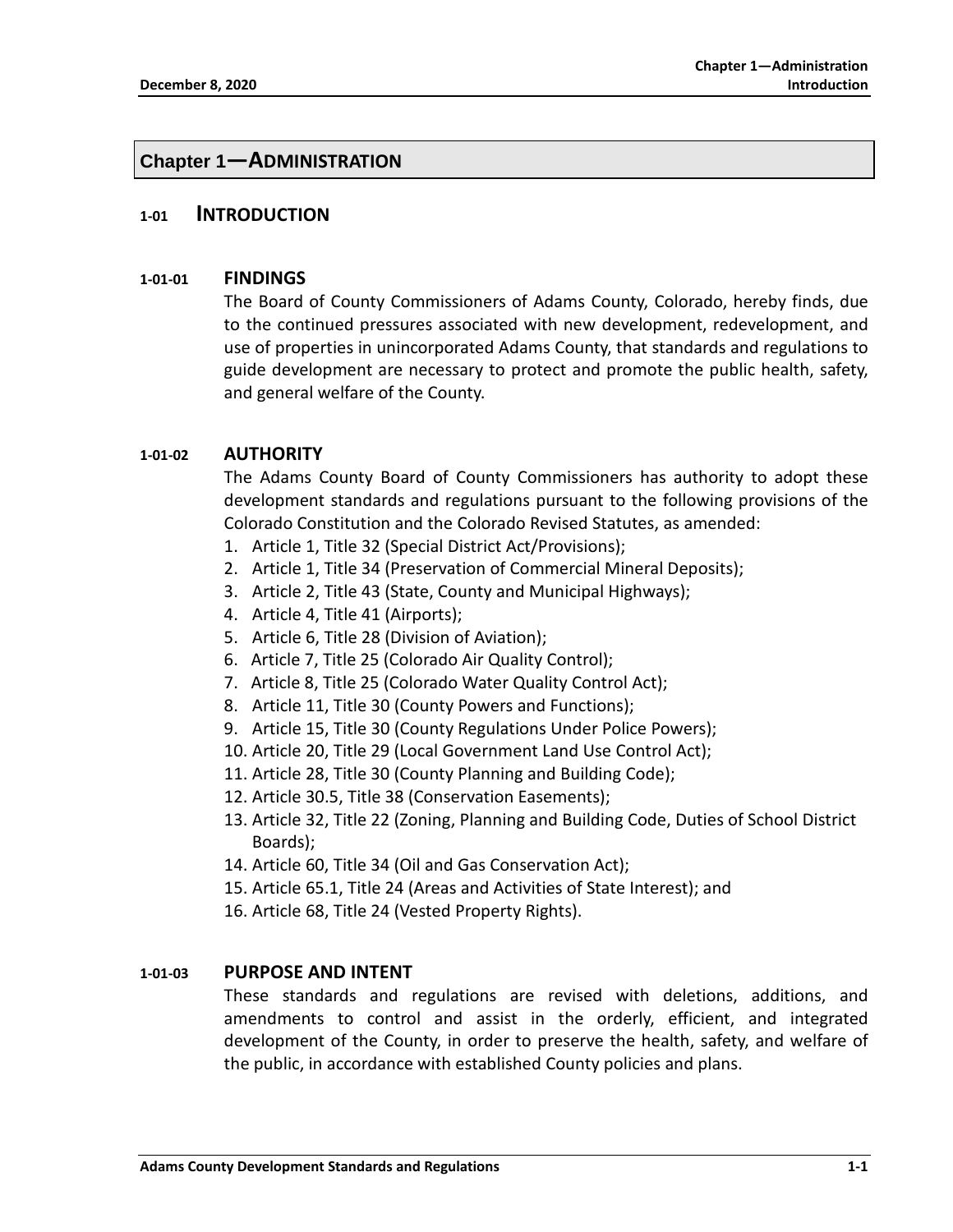These standards and regulations designate, regulate, and restrict the location of the buildings, structures, and use of land for residence, commercial, industry, agriculture or other purposes; regulate and limit the height, number of stories, and size of buildings and other structures hereafter erected or altered; establish minimum requirements for off-street parking, loading, and unloading; regulate and determine the minimum size of lots; regulate and determine the size of yards, landscaping, and other open spaces; regulate the density of population and buildings; and for said purposes, divide the unincorporated area of the County into zone districts of such number, shape and area as may be deemed best suited to carry out these standards and regulations and to provide for their administration, enforcement, and amendment.

These standards and regulations further establish general procedures for processing subdivision plats and related land records, facilitate an orderly keeping of real property records, and safeguard the interests of the public and the property developer. These standards and regulations provide for adequate public utilities and improvements, schools, parks, and other open spaces for public use, and for protection from fire, flood, and other dangers.

## **1-01-04 TITLE**

These standards and regulations shall be known as the "Adams County Development Standards and Regulations" and have been referred to as the "standards and regulations" when a shortened title was necessary.

## **1-01-05 APPLICABILITY**

These standards and regulations shall apply to the development and use of all unincorporated lands within the jurisdictional boundary of Adams County, Colorado, unless expressly or specifically exempted.

No use or development shall commence without prior authorization pursuant to these standards and regulations. All development within unincorporated Adams County shall comply with the requirements, criteria and procedures contained in these standards and regulations.

## **1-01-06 RELATIONSHIP TO OTHER LAWS AND PREVIOUSLY ADOPTED REGULATIONS**

Nothing in these standards and regulations shall be construed as exempting any person from other requirements of Adams County, or any state and federal laws or regulations. To the extent the requirements of these standards and regulations differ from other applicable county, state, or federal requirements, the most restrictive or those imposing the higher standard shall govern.

All Adams County regulations inconsistent or in conflict with these standards and regulations are hereby repealed to the extent of such inconsistency or conflict and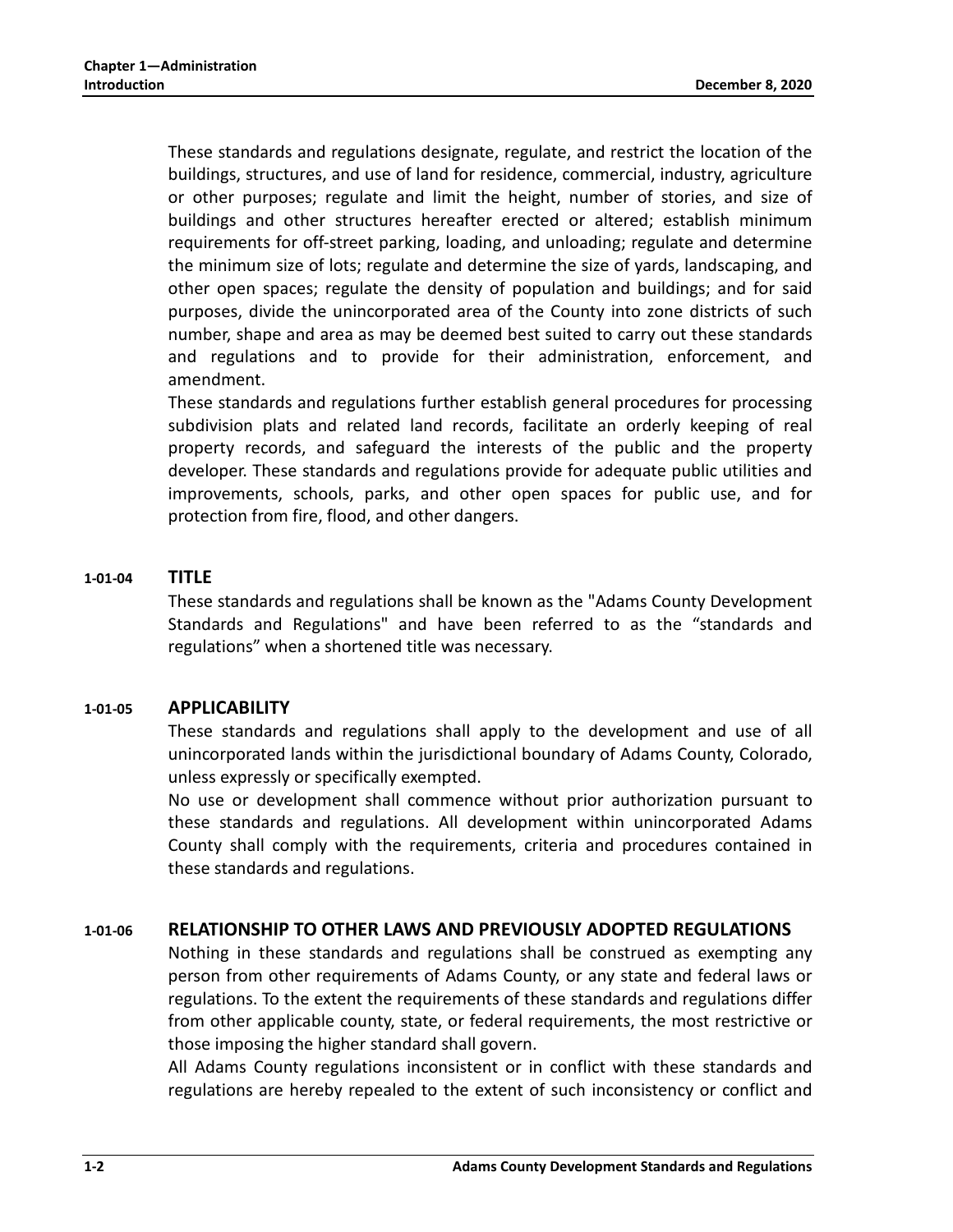no further. Such repeals shall not affect or prevent the enforcement of a violation of any regulation repealed hereby; nor for any violation existing or committed prior to the repeal; nor extend the termination date for a non-conforming use, if under both these and previous regulations, such a use was declared non-conforming.

## **1-01-07 RELATIONSHIP TO COVENANTS**

Persons owning property in the unincorporated area of Adams County may have a covenant recorded against their property that affects how the land may be used or developed. It is hereby noted as a point of information that such covenants constitute a private party agreement between the property owner imposing the covenant and subsequent owners. The County does not have the power or obligation to enforce or alter such covenants. However, where there is a conflict between covenants and the provisions of these standards and regulations, the County has the authority to enforce these standards and regulations, and the property owner is obligated to abide by the more restrictive provision. If the County is a party to a recorded covenant, then the County has the authority to enforce such covenant in accordance with its terms and applicable law.

## **1-01-08 SEVERABILITY**

It is the intent that the provisions of these standards and regulations shall be severable so that:

- 1. If any provision of these standards and regulations is declared invalid or unconstitutional, the effect of the decision shall be limited to that lot, building, other structures, or tract of land immediately involved in the controversy, action or proceeding in which the judgment or decree of invalidity is rendered.
- 2. If any provision of the standards and regulations is declared invalid or unconstitutional, the decision shall not affect, impair, or nullify these standards and regulations as a whole or any of the remaining portions of these standards and regulations, or the application of any provision of these standards and regulations to any other lot, building, structure, or tract of land.

## **1-01-09 INTERPRETATION**

The requirements of these standards and regulations are intended to protect and benefit the Adams County government.

In the interpretation and application of these standards and regulations, the following criteria shall govern: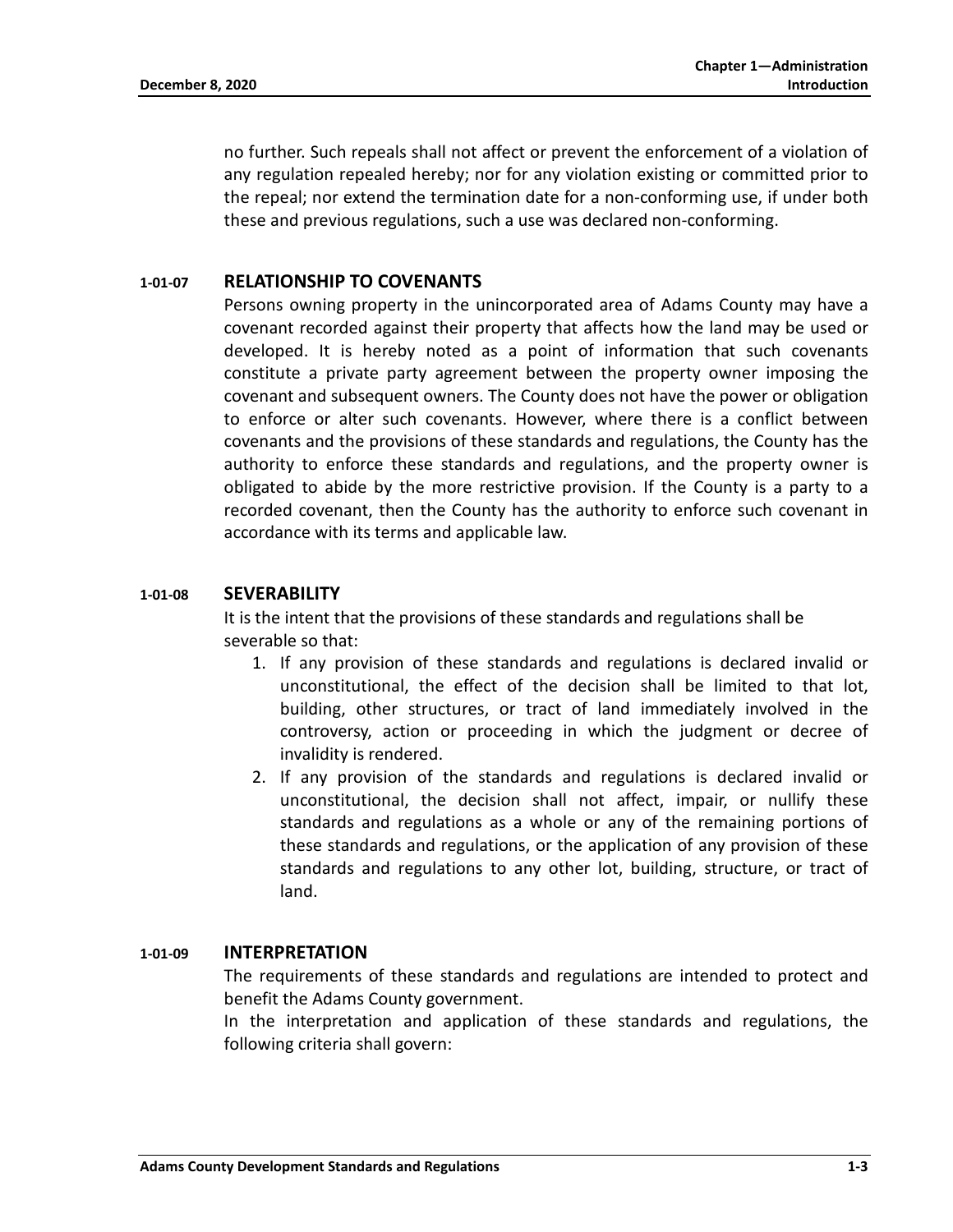## **1-01-09-01 DEGREE OF REQUIREMENT**

The interpretation and application of the provisions in these standards and regulations shall be regarded as the minimum requirements for the protection of the health, safety, and welfare of the public. These standards and regulations shall be regarded as remedial and shall be liberally construed to further the purpose of these standards and regulations and the Adams County Comprehensive Plan.

## **1-01-09-02 EXISTING PERMITS, USES AND PRIVATE DOCUMENTS**

These standards and regulations are not intended to adversely affect any permits issued prior to the effective date of these standards and regulations. Any use or occupation of land previously approved as a permitted use or as a planned unit development (PUD) shall be permitted to continue as a lawful use or occupation. All land use applications for Preliminary PUD, Final PUD, General Development Plan, Final Plat, Conditional Use Permit, or Special Use Permit currently in process or approved at the time of adoption of these regulations shall not be subject to these standards and regulations retroactively. These standards and regulations shall not extend the life or scope of any non-conforming use. These standards and regulations do not validate or legalize any land use or structure established, constructed, developed or maintained in violation of a prior County resolution, regulation, easement, covenant, agreement, plat, deed restriction or other restrictive covenant in effect prior to the effective date of these standards and regulations.

## **1-01-09-03 TITLES, SUBTITLES, ADVISORY ONLY**

The titles and subtitles of the various sections and subsections of these standards and regulations are advisory only. In the event of any conflict between the title and the text of a provision, the text shall control.

## **1-01-09-04 STATE LAW**

These standards and regulations shall be interpreted in accordance with the laws of the State of Colorado.

## **1-01-09-05 THE DIRECTOR OF COMMUNITY AND ECONOMIC DEVELOPMENT**

The Director of Community and Economic Development shall interpret these standards and regulations to reflect the purpose and intent of protecting the health, safety, and welfare of the public.

## **1-01-10 EFFECTIVE DATE**

These standards and regulations shall take effect and be in force on April 15, 2002. An application submitted prior to the effective date of these standards and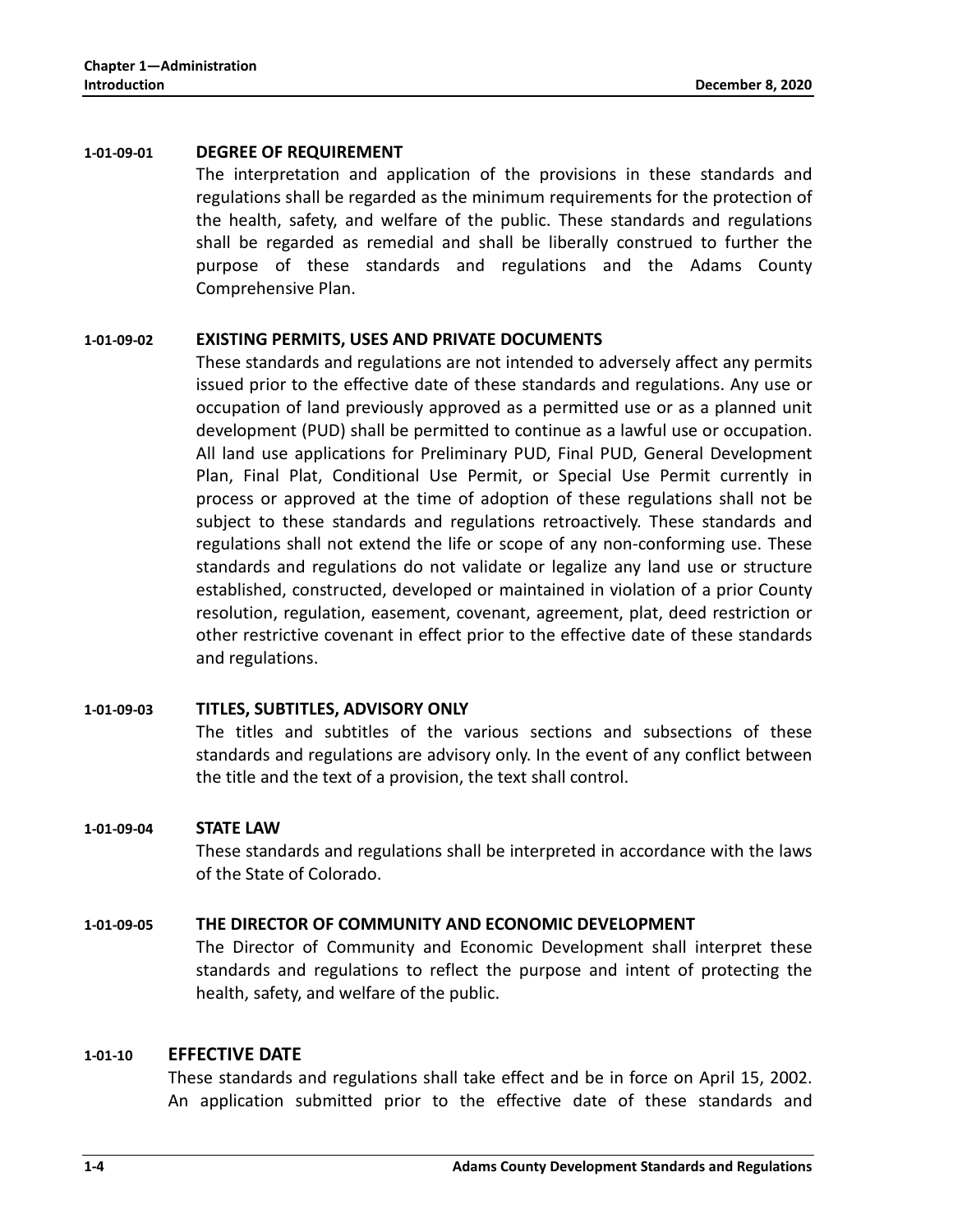regulations shall be reviewed, and action shall be taken in accordance with the County land use and development regulations in effect at the time a complete application was submitted, unless the applicant agrees to have their application reviewed pursuant to these standards and regulations.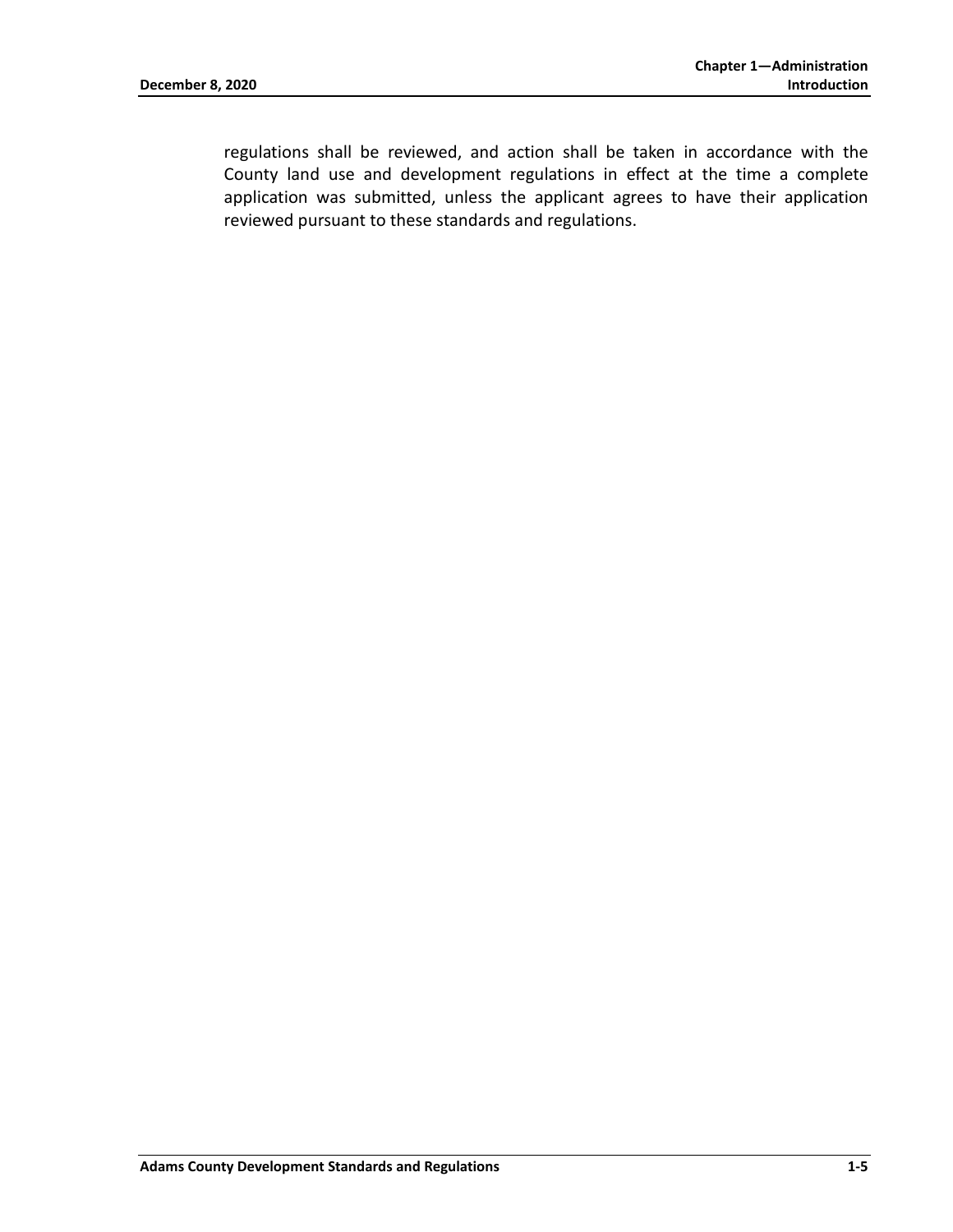## **1-02 BOARDS AND COMMISSIONS**

## **1-02-01 BOARD OF COUNTY COMMISSIONERS**

## **1-02-01-01 SELECTION AND TERM**

Each County Commissioner is elected to a four (4)-year term by the voters of Adams County. Commissioners are nominated and elected by a countywide vote. One County Commissioner is elected from each of the districts.

## **1-02-01-02 AUTHORITY AND RESPONSIBILITY**

The Board of County Commissioners is empowered to:

## **1-02-01-02-01** *ADOPT REGULATIONS*

Adopt and amend these standards and regulations including, but not limited to, zoning and subdivision regulations and any associated maps.

## **1-02-01-02-02** *APPROVE PERMITS AND APPLICATIONS*

Approve, approve with conditions, or deny conditional use permits, preliminary subdivision plats, final subdivision plats, overall development plans, preliminary development plans, and final development plans.

## **1-02-01-02-03** *GRANT WAIVERS*

Grant waivers from the subdivision standards and regulations, as set forth in Chapter 5.

## **1-02-01-02-04** *VOID AGREEMENTS AND PLATS*

Void plats, subdivision improvement agreements or other official documents or agreements if it is found there has been a material misrepresentation of fact that impacts the design, or legal or physical status of a subdivision or development proposal. Prior to the Board's exercise of the authority to void any plat, agreement or document, the Board shall hold a hearing in order to permit the parties in interest to address any misrepresentation of fact.

#### **1-02-01-02-05** *APPOINT MEMBERS AND STAFF*

Appoint members of the Board of Adjustment and the Planning Commission.

## **1-02-01-02-06** *JUDGE QUALIFICATIONS*

Judge the qualifications of and contract with technical experts to assist in the review of proposals submitted pursuant to these standards and regulations.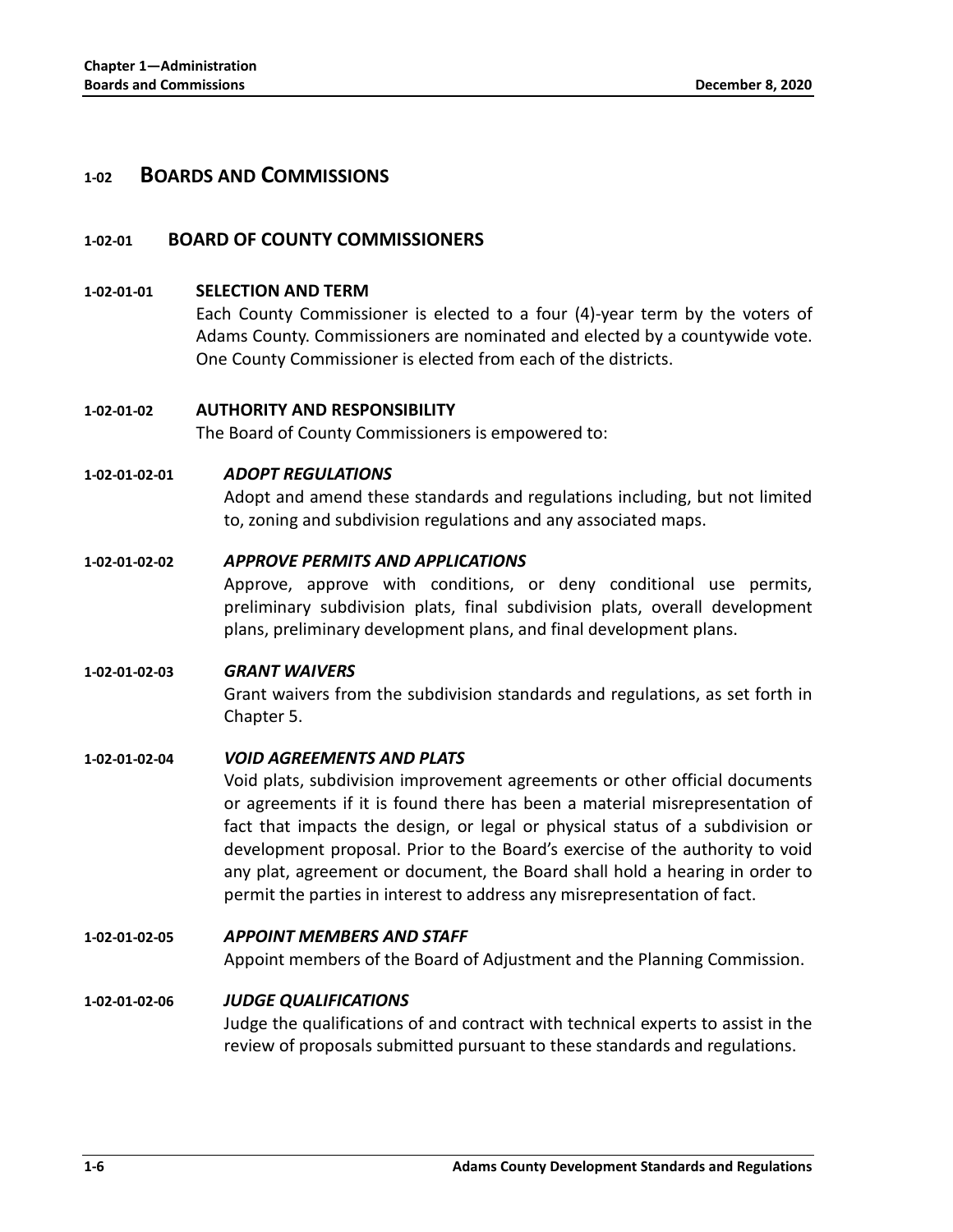### **1-02-01-02-07** *DELEGATE POWERS*

Delegate powers, duties, and responsibilities to the Planning Commission, Board of Adjustment, other boards and commissions, and administrative staff members to the extent permitted by law any power granted to the Board provided that such delegation is made subject to specific instruction, criteria, and standards to guide the exercise of any delegated discretion.

## **1-02-01-02-08** *IMPOSE REASONABLE CONDITIONS UPON APPROVALS*

Impose reasonable conditions upon approval of any application.

### **1-02-01-02-09** *SUSPEND OR REVOKE PERMITS*

A permit may be suspended or revoked by the Board of County Commissioners if, in the opinion of the Board of County Commissioners, the permit holder or operator conducting the use fails to abide by the terms, requirements, conditions, or stipulations of the permit. If the Board of County Commissioners deems a suspension to be appropriate, it may allow the permit holder or operator to perform necessary changes or correct conditions in order to meet the performance standards of the Development Standards and Regulations, or the purpose and intent of the Development Standards and Regulations. No person may continue to make use of land in the manner authorized by the permit after such permit has been revoked in accordance with this section. The determination as to whether a permit is to be revoked or suspended rests with the Board of County Commissioners, as determined in a public hearing on the issue. The public hearing on suspension or revocations requires written notice to the permit holder informing them of the time and place of the hearing, and requiring them to show cause why the permit should not be suspended or revoked.

#### **1-02-01-03 QUORUM AND VOTE**

A majority of the members of the Board of County Commissioners shall constitute a quorum for conducting business, and action may be taken by a majority of those present. A tie vote shall be deemed a denial of the motion before the Board. Proxies cannot be used for any purpose. When Commissioners absent themselves from consideration of an item before the Board because of a conflict of interest, the member(s) shall be considered present for purposes of maintaining a quorum. The record of voting on such items shall indicate the abstention of any Commissioner.

## **1-02-01-04 NOTICE MEETINGS**

In addition to any specific notice for individual items required by applicable statute, resolution, or regulation, the Board shall post a notice (and an agenda when available) of its regular meetings and any special meetings in a location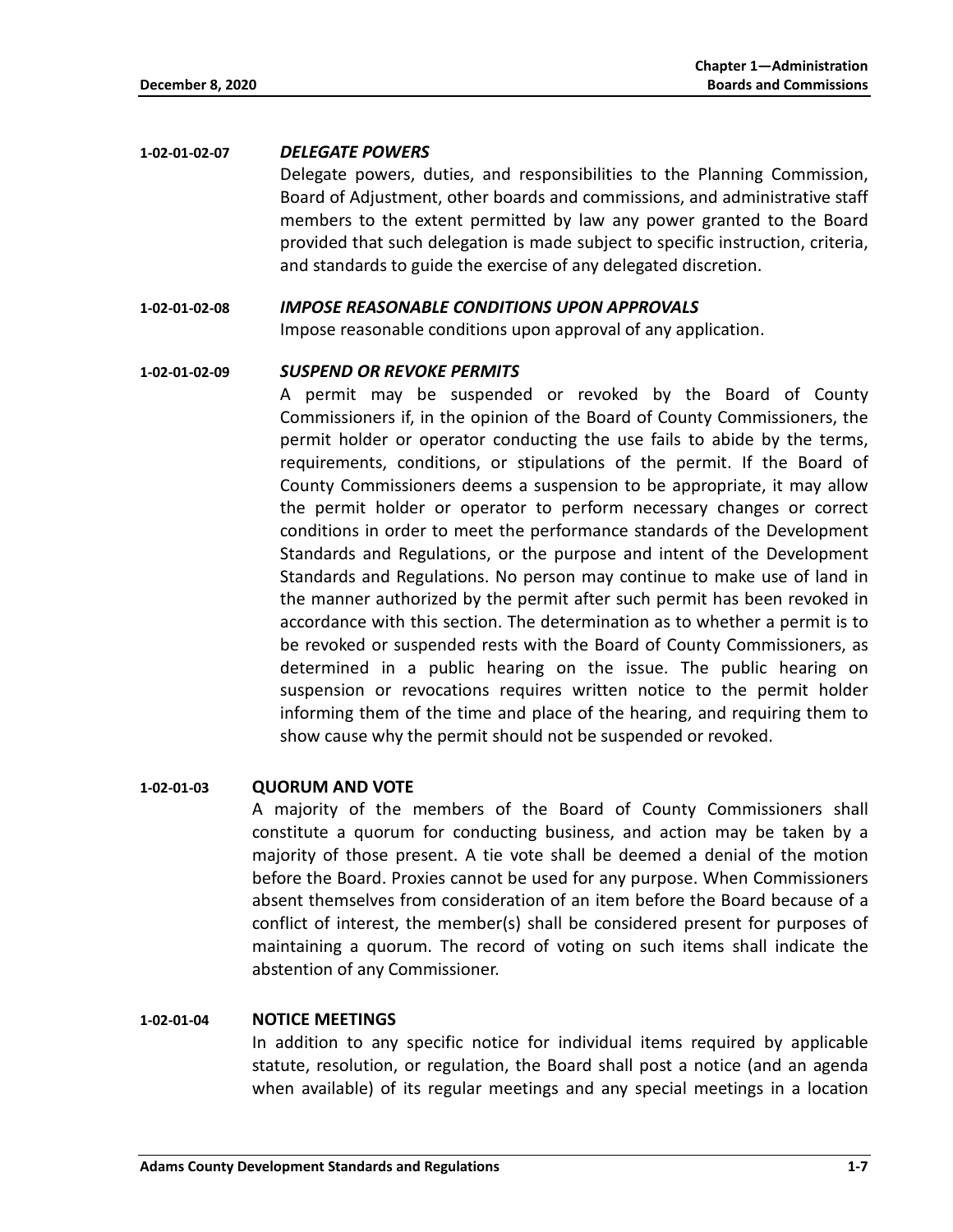designated by resolution of the Board of County Commissioners at least twentyfour (24) hours before the meeting.

## **1-02-01-05 SITE VISITS**

Site visits may be scheduled after an application has been submitted for review. The Community and Economic Development Department, not the applicant, is responsible for scheduling site visits for the Board of County Commissioners. Individual Commissioners may visit sites on their own and may enter the property with the owner's permission. If any relevant and material information is obtained and considered by a Board member as a result of any site visit, such information shall be disclosed prior to or at the time of the public hearing so that interested parties may have an opportunity to respond.

## **1-02-01-06 STUDY SESSIONS**

Study sessions provide an opportunity for Board members to familiarize themselves with the issues and information before the Board. No formal action is taken at study sessions. Study sessions may be included on a regular meeting agenda or a special meeting may be called.

Study sessions shall be conducted in accordance with the following process:

- 1. At a scheduled meeting of the Board, the Board staff shall conduct an administrative presentation of the application. The purpose of the administrative presentation is to familiarize the Board with the scope of the application and the applicable process for review.
- 2. The administrative presentation shall be conducted as an administrative or informational meeting and the review shall not be conducted as a formal hearing. Twenty-four (24) hours notice of the study session shall be required.
- 3. No public testimony, statement by the applicant, or other evidence shall be taken or considered by the Board, and no policy, resolution, rule, regulation, or formal action shall be made or taken. Individual members of the Board may inform the staff member making the administrative presentation of issues or information that may be of interest or concern to the Board at the time of the formal application review and public hearing. The administrative presentation shall not be considered part of the public hearing record for the application.

## **1-02-01-07 RULES OF PROCEDURE**

The Board may adopt supplementary rules of procedure not inconsistent with these standards and regulations or state statutes.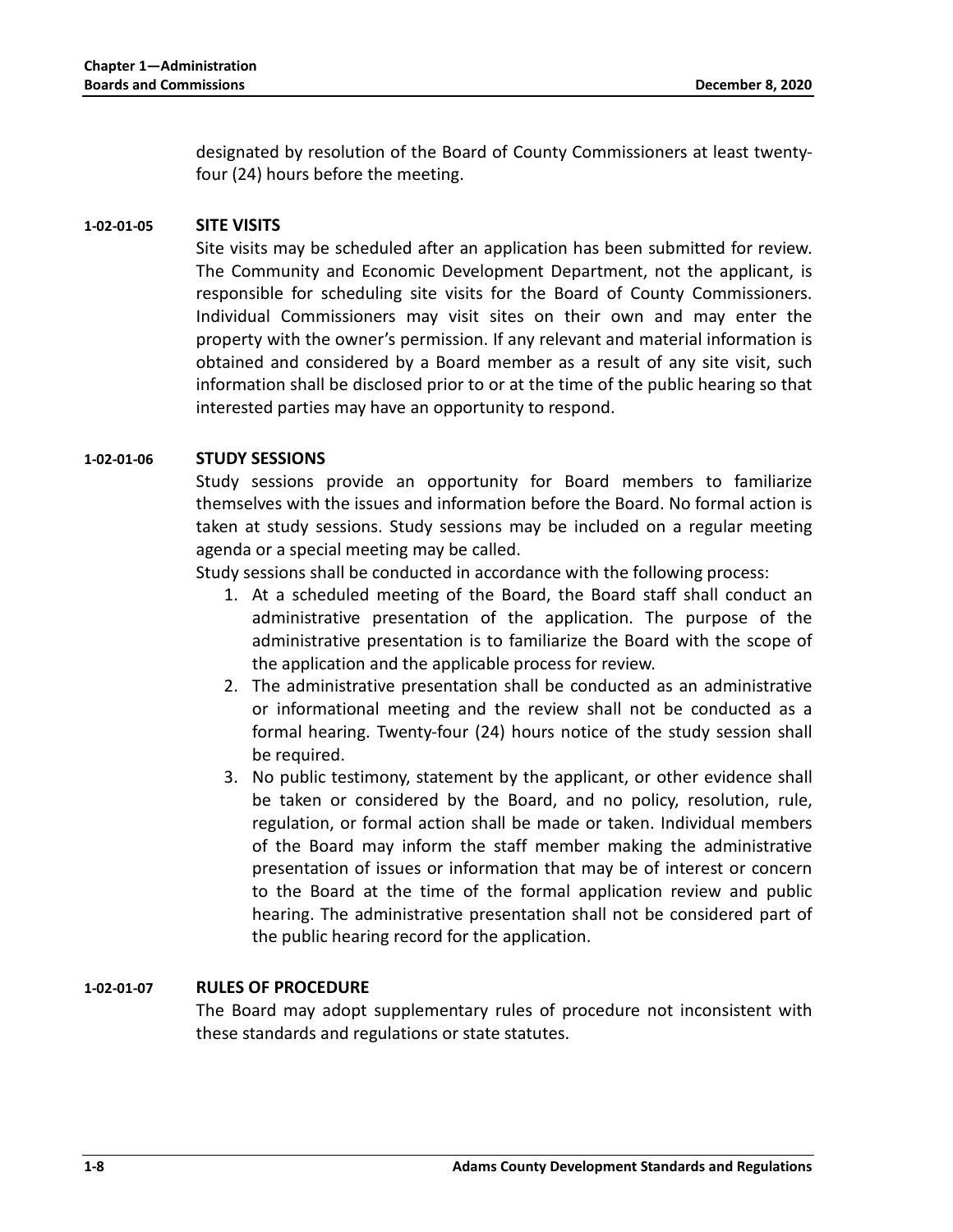## **1-02-02 PLANNING COMMISSION**

## **1-02-02-01 ESTABLISHMENT AND MEMBERSHIP**

The Board of County Commissioners of Adams County shall appoint a Planning Commission. The Planning Commission shall consist of seven (7) regular members and two (2) alternate members. Each member shall be a resident of Adams County.

In addition, the Board of County Commissioners may appoint associate members to the Planning Commission. In the event any regular member is temporarily unable to act owing to absence, illness, or conflict of interest in any matter before the Commission, or any other cause, an associate member may take the member's place for the duration of the absence.

## **1-02-02-02 TERMS FOR PLANNING COMMISSION MEMBERS**

Members of the Planning Commission shall serve terms of three (3) years or until a successor is appointed. Members may serve an indefinite number of terms, subject to reappointment by the Board of County Commissioners. The terms shall be staggered by making the initial appointment such that approximately one-third of the members' terms expire each year.

#### **1-02-02-03 APPOINTMENT OF MEMBERS**

If a vacancy occurs or is scheduled to occur among the members of the Planning Commission, an advertisement inviting applications may be placed in a newspaper of general circulation in the County. Candidates shall submit a letter of application or a resume describing their qualifications. The Board of County Commissioners may conduct interviews prior to making an appointment.

## **1-02-02-04 COMPENSATION OF MEMBERS**

The members of the Planning Commission shall receive such compensation as fixed by the Board of County Commissioners. At a minimum, the Board of County Commissioners shall provide for reimbursement for reasonable expenses incurred in direct performance of the members' duties.

## **1-02-02-05 REMOVAL OF PLANNING COMMISSION MEMBERS**

Any member of the Planning Commission may be removed for cause by the Board of County Commissioners upon written charges and after a public hearing, unless such hearing is waived by the member. Reasons for removal of a member may include failure to attend three (3) consecutive, regular meetings without good cause; failure to abide by the rules of conduct of members; or ceasing to be a resident of the County. A member of the Planning Commission may also be removed if, because of personal, business, or professional ties, the member has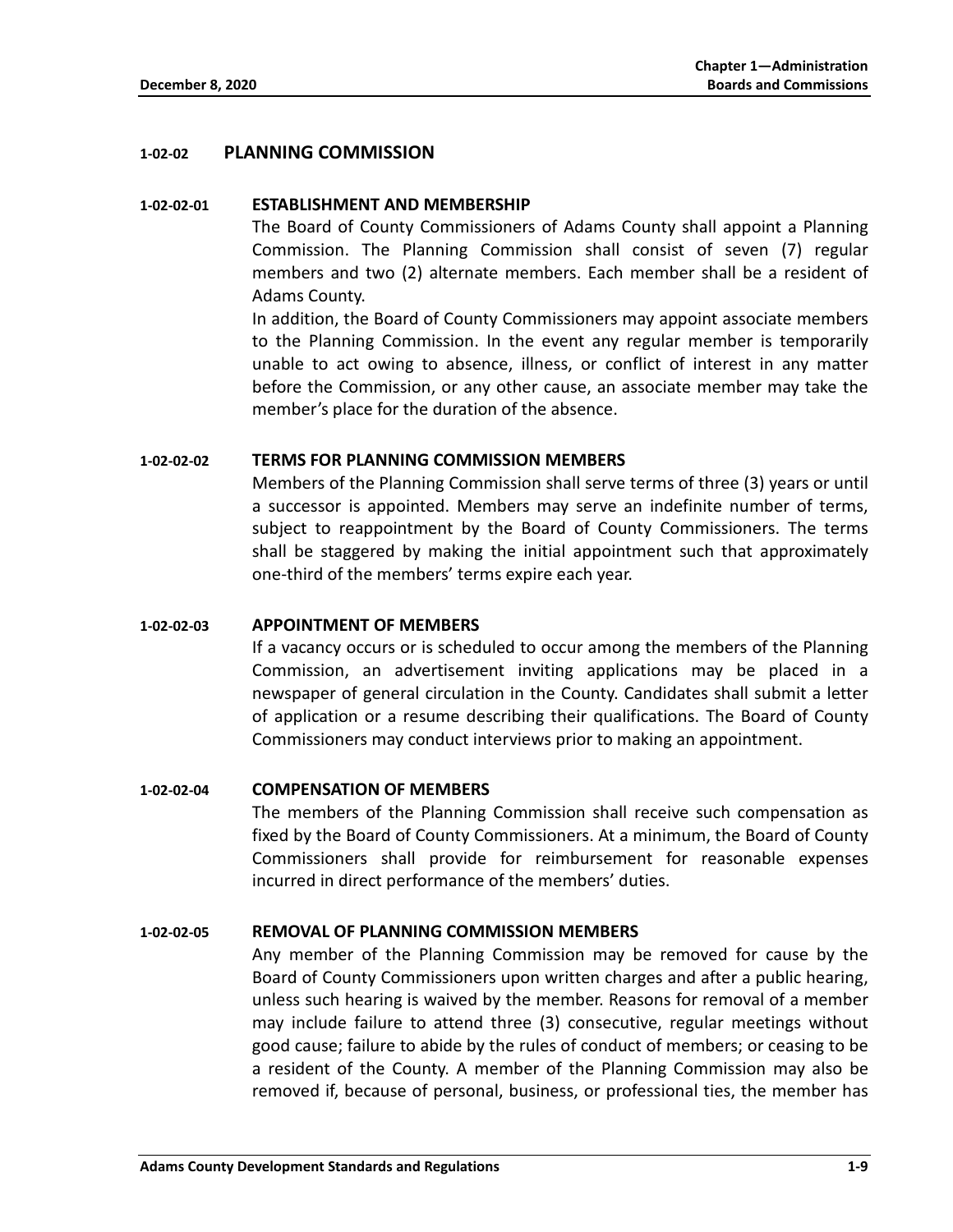been rendered ineffective as a member because the member is unable to participate in decisions on a substantial share of the matters before the Commission.

## **1-02-02-06 ELECTION OF OFFICERS**

The Planning Commission shall elect a chairman and a vice-chairman each year at its first regular meeting on or after all annual appointments have been made by the Board of County Commissioners. The chairman and vice-chairman shall serve a one (1)-year term and may be reelected for additional terms. The secretary for the Planning Commission shall be provided by the Community and Economic Development Department.

## **1-02-02-07 QUORUM AND VOTE**

A majority of the members of the Planning Commission shall constitute a quorum for conducting business, and action may be taken by a majority of those present. A tie vote shall be deemed a denial of the motion before the Commission. Proxies cannot be used for any purpose. When Planning Commissioners absent themselves from consideration of an item before the Commission because of a conflict of interest, the member(s) shall be considered present for purposes of maintaining a quorum. The record of voting on such items shall indicate the abstention of any Planning Commissioners.

## **1-02-02-08 NOTICE MEETINGS**

In addition to any specific notice for individual items required by applicable statute, resolution, or regulation, the notice (and agenda when available) of the Planning Commission's regular meetings and any special meetings shall be posted in a location established by resolution of the Board of County Commissioners no less than twenty-four (24) hours before the meeting.

## **1-02-02-09 SITE VISITS**

Site visits may be scheduled after an application has been submitted for review, but before or during the Commission's public hearing. The Community and Economic Development Department, not the applicant, is responsible for scheduling site visits for the Planning Commission. Individual members may visit sites on their own and may enter the property with the owner's permission. If any relevant and material information is obtained and considered by a Commission member as a result of any site visit, such information shall be disclosed prior to or at the time of the public hearing so that interested parties may have an opportunity to respond.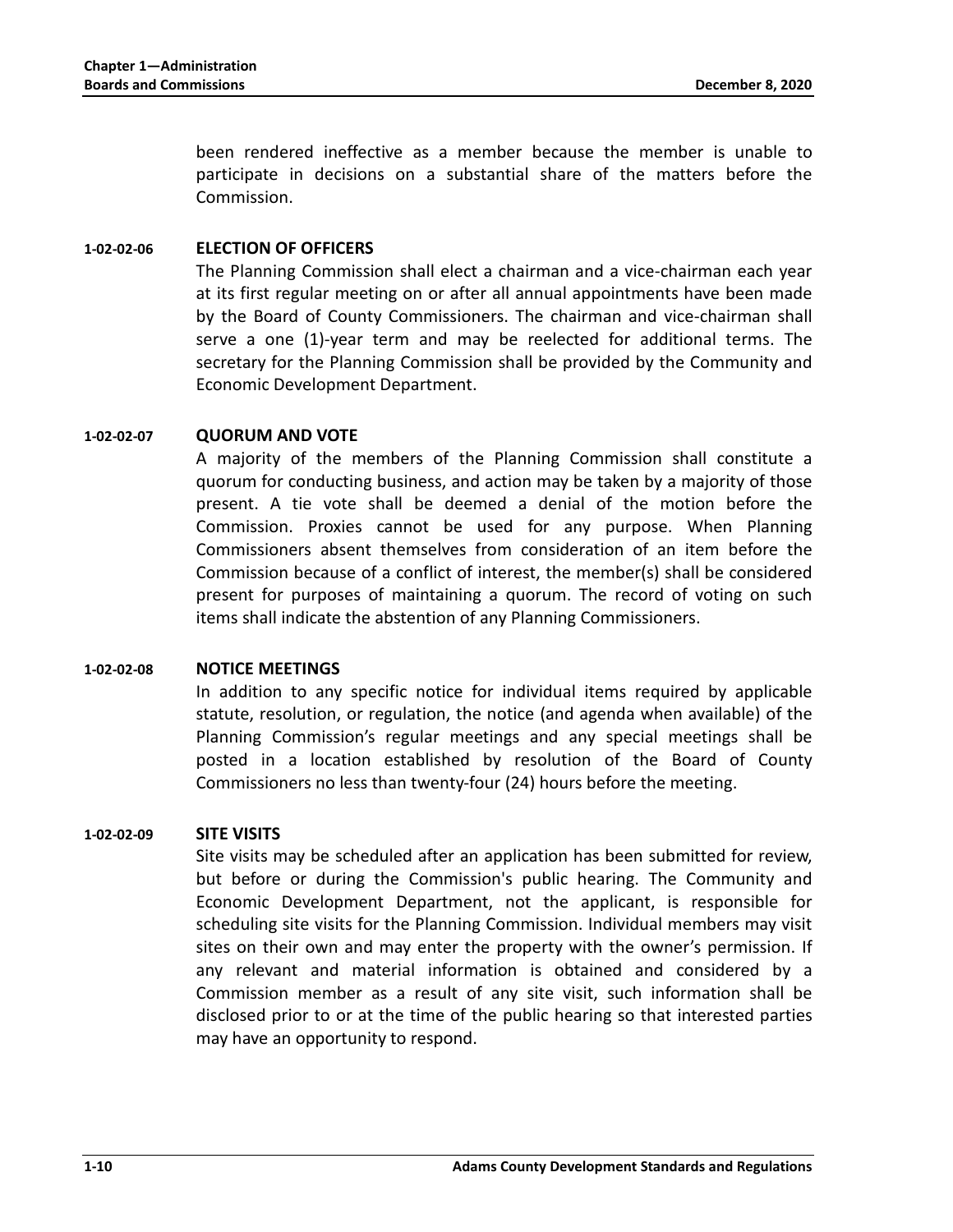## **1-02-02-10 STUDY SESSIONS**

Study sessions provide an opportunity for Planning Commission members to familiarize themselves with the issues and information before the Commission. No formal action is taken at study sessions. Study sessions may be included on a regular meeting agenda or a special meeting may be called.

## **1-02-02-11 RULES OF PROCEDURE**

The Planning Commission may adopt supplementary rules of procedure not inconsistent with these standards and regulations or state statutes.

### **1-02-02-12 AUTHORITY AND RESPONSIBILITY**

All decisions of the Planning Commission are subject to review and approval of the Board of County Commissioners, except those relating to the Comprehensive or Master Plan.

The Planning Commission, through the authority granted to it by the Board of County Commissioners and state statute, is empowered to:

### **1-02-02-12-01** *DEVELOP AND ADOPT A COMPREHENSIVE PLAN*

Develop and adopt a Comprehensive or Master Plan for the physical development of the unincorporated area of the County, which shall include but not be limited to, land use, transportation, circulation, parks, open space, and housing.

## **1-02-02-12-02** *DEVELOP ZONING REGULATIONS*

Develop and make recommendations concerning potential amendments to these standards and regulations including text and maps representing those applicable policies identified in the Comprehensive Plan. Any regulation or amendment shall be subject to the review and formal adoption by the Board of County Commissioners.

## **1-02-02-12-03** *DEVELOP SUBDIVISION REGULATIONS*

Develop and make recommendations concerning subdivision regulations and amendments to subdivision regulations.

## **1-02-02-12-04** *MAKE RECOMMENDATIONS ON APPLICATIONS*

Review and make recommendations concerning applications for zoning text and zoning map amendments, conditional use permits, and subdivisions of land.

## **1-02-02-12-05** *RECOMMEND REASONABLE CONDITIONS UPON APPROVALS*

Impose or recommend reasonable conditions upon approval or recommendation for approval of any application.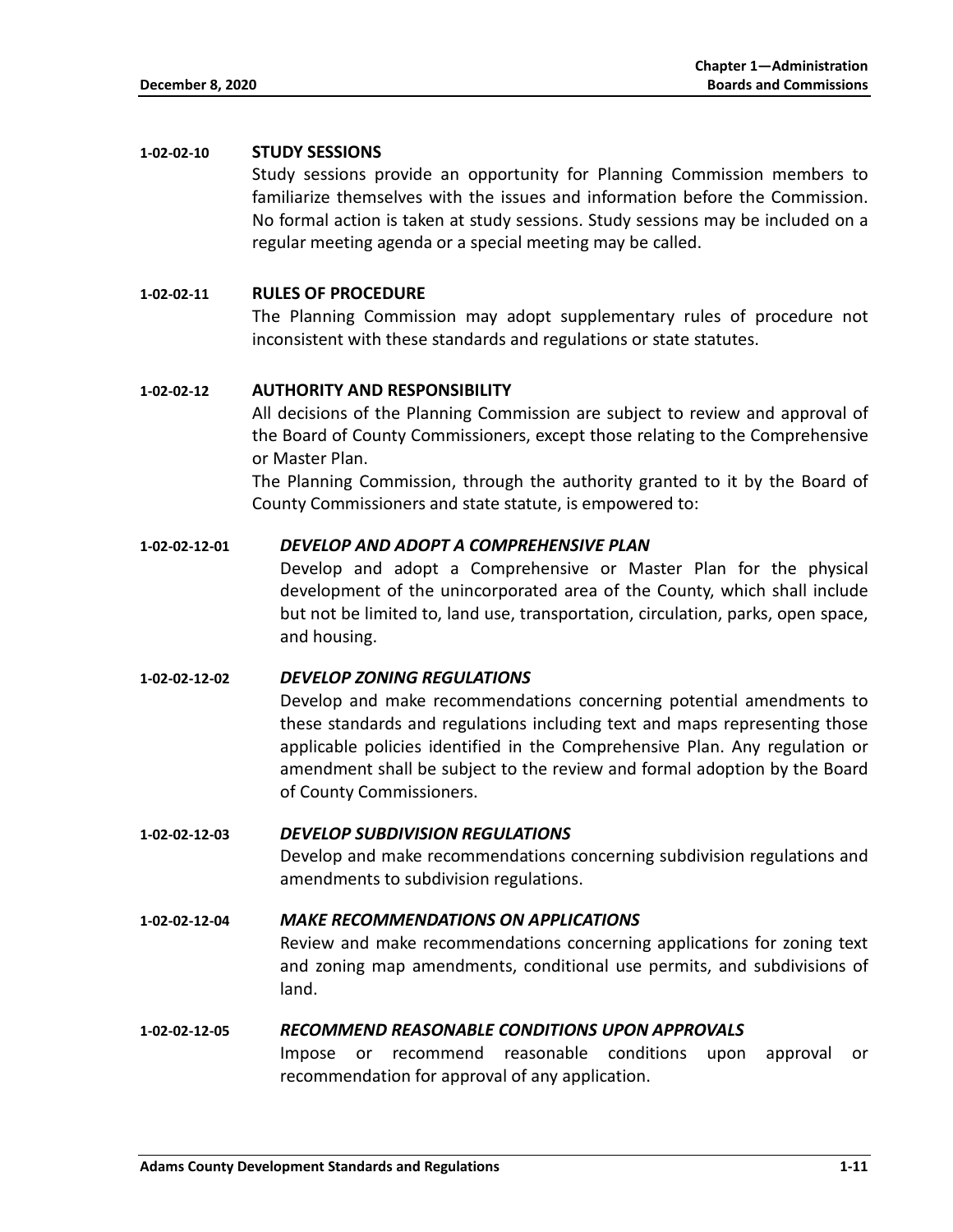## **1-02-03 BOARD OF ADJUSTMENT**

#### **1-02-03-01 ESTABLISHMENT AND MEMBERSHIP**

The Board of County Commissioners of Adams County shall appoint a Board of Adjustment. The Board of Adjustment shall consist of five (5) regular members. Each member shall be a legal resident of Adams County.

In addition, the Board of County Commissioners may appoint associate members to the Board of Adjustment. In the event any regular member is temporarily unable to act owing to absence, illness, or conflict of interest before the Board of Adjustment, or any other cause, an associate member may take the member's place during the absence.

## **1-02-03-02 TERMS FOR BOARD OF ADJUSTMENT MEMBERS**

Members of the Board of Adjustment shall serve terms of five (5) years or until a successor is appointed. Members may serve an indefinite number of terms, subject to reappointment by the Board of County Commissioners. The terms shall be staggered by making the initial appointment so that at least one (1) member's term shall expire each year.

## **1-02-03-03 APPOINTMENT OF MEMBERS**

If a vacancy occurs or is scheduled to occur among the members of the Board of Adjustment, an advertisement inviting applications may be placed in a newspaper of general circulation in the County. Candidates shall submit a letter of application or a resume describing their qualifications. The Board of County Commissioners may conduct interviews prior to making an appointment.

#### **1-02-03-04 COMPENSATION OF MEMBERS**

The members of the Board of Adjustment shall receive such compensation as fixed by the Board of County Commissioners. At a minimum, the Board of County Commissioners shall provide for reimbursement for reasonable expenses incurred in direct performance of the members' duties.

### **1-02-03-05 REMOVAL OF BOARD OF ADJUSTMENT MEMBERS**

Any member of the Board of Adjustment may be removed for cause by the Board of County Commissioners upon written charges and after a public hearing, unless such hearing is waived by the member. Reasons for removal of a member may include: failure to attend three (3) consecutive, regular meetings without good cause; failing to abide by the rules of conduct of members; or ceasing to be a resident of the County. A member of the Board of Adjustment may also be removed if, because of personal, business, or professional ties, the member has been rendered ineffective as a member because the member is unable to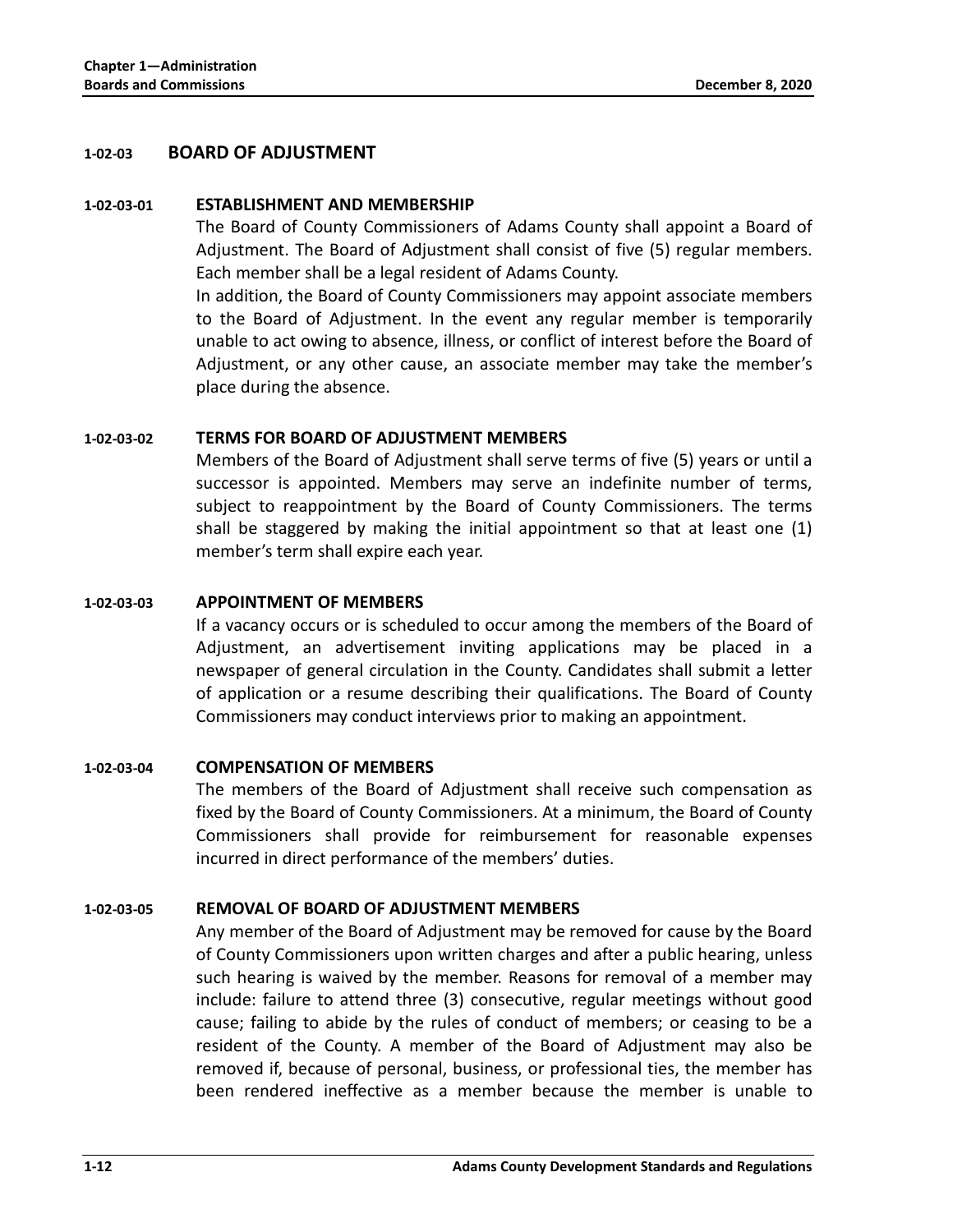participate in decisions on a substantial share of the matters before the Board of Adjustment.

## **1-02-03-06 ELECTION OF OFFICERS**

The Board of Adjustment shall elect a chairman, vice-chairman, and secretary each year at its first regular meeting on or after all annual appointments have been made by the Board of County Commissioners. The chairman, vicechairman, and secretary shall serve a one-year (1) term and may be reelected for additional terms.

### **1-02-03-07 QUORUM AND VOTE**

A majority of the members of the Board of Adjustment shall constitute a quorum for conducting administrative business and to formally act on agenda items, except that five (5) members shall constitute a quorum for the purposes of determining matters requiring the concurring vote of four (4) members of the Board of Adjustment. The concurring vote of four (4) members of the Board of Adjustment shall be necessary to reverse any order, requirement, decision, or determination made by an administrative officer in the administration or enforcement of these standards and regulations. In addition, a minimum of five (5) members shall be present to vote on an appeal of administrative decision. Proxies cannot be used for any purpose. When Board of Adjustment members absent themselves from consideration of an item before the Board of Adjustment because of a conflict of interest, associate members may fill any membership vacancies for the purpose of hearing and disposing of the case before the Board of Adjustment. If an associate member is not present, the record of voting on such items shall indicate the abstention of any affected Board of Adjustment member.

#### **1-02-03-08 NOTICE MEETINGS**

In addition to any specific notice for individual items required by applicable statute, resolution, or regulation, the Board of Adjustment shall post the notice (and agenda when available) of its regular meetings and any special meetings in a location established by resolution of the Board of County Commissioners no less than twenty-four (24) hours before the meeting.

## **1-02-03-09 SITE VISITS**

Site visits may be scheduled after an application has been submitted for review, but before or during the Board of Adjustment's public hearing. The Community and Economic Development Department, not the applicant, is responsible for scheduling site visits for the Board of Adjustment. Individual members may visit sites on their own and may enter the property with the owner's permission. If any relevant and material information is considered by a Board member as a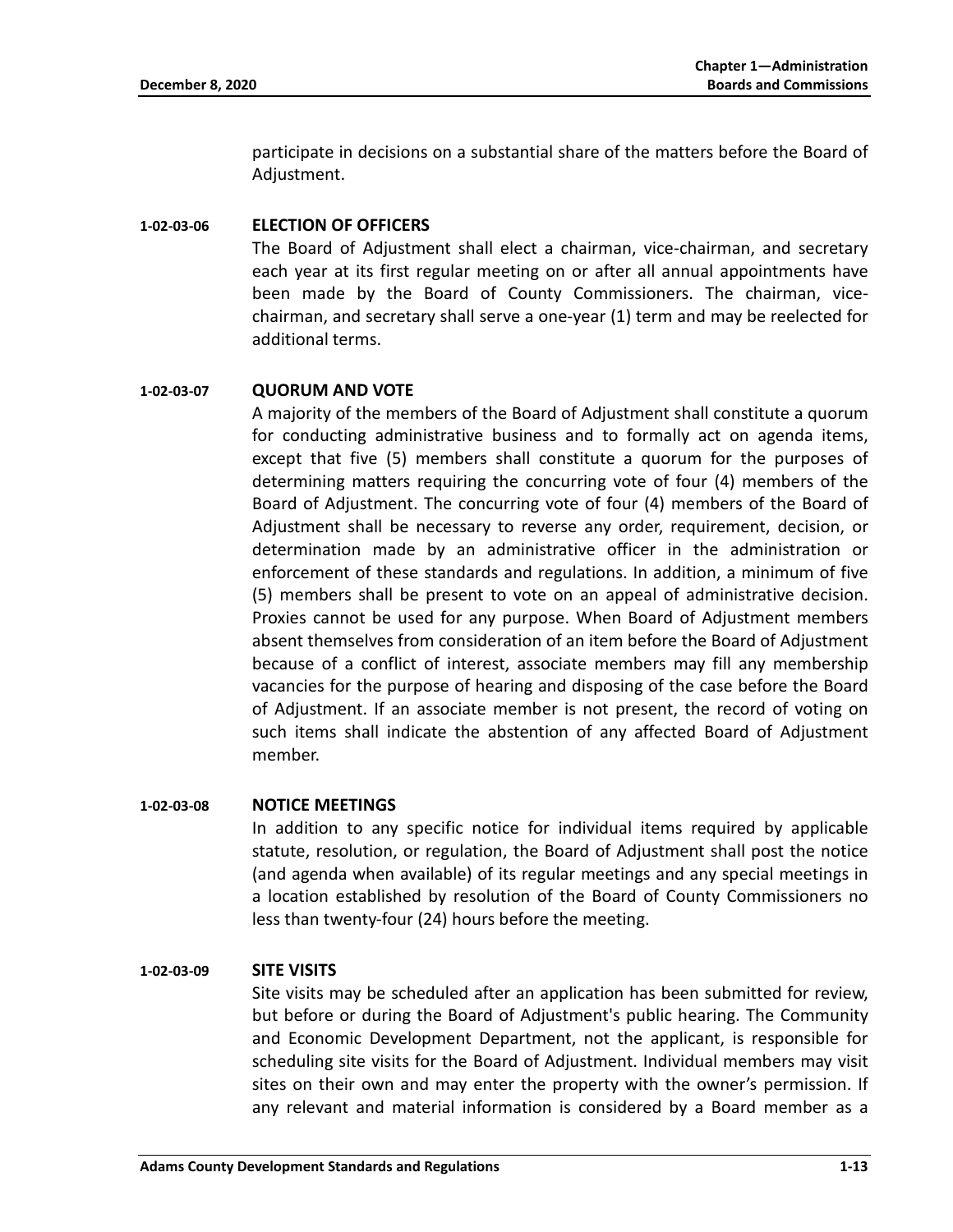result of any site visit, such information shall be disclosed prior to or at the time of the public hearing so that interested parties may have an opportunity to respond.

## **1-02-03-10 STUDY SESSIONS**

Study sessions provide an opportunity for the Board of Adjustment members to familiarize themselves with the issues and information before the Board. No formal action is taken at study sessions.

Study sessions shall be conducted in accordance with the following process:

- 1. At a scheduled meeting of the Board, the Board staff shall conduct an administrative presentation of the application. The purpose of the administrative presentation is to familiarize the Board with the scope of the application and the applicable process for review.
- 2. The administrative presentation shall be conducted as an administrative or informational meeting and the review shall not be conducted as a formal hearing. Twenty-four (24) hours notice of the study session shall be required.
- 3. No public testimony, statement by the applicant, or other evidence shall be taken or considered by the Board, and no policy, resolution, rule, regulation, or formal action shall be made or taken. Individual members of the Board may inform the staff member making the administrative presentation of issues or information that may be of interest or concern to the Board at the time of the formal application review and public hearing. The administrative presentation shall not be considered part of the public hearing record for the application.

## **1-02-03-11 RULES OF PROCEDURE**

Meetings of the Board of Adjustment shall be held at the call of the chairman and at such other times as the Board may specify in its rules of procedure. The chairman, or in his absence, the vice-chairman, may administer oaths and compel the attendance of witnesses by application to and order of court. The court, upon proper showing of an application by the Board of Adjustment, may issue subpoenas and enforce obedience by contempt proceedings. The Board of Adjustment may adopt supplementary rules of procedure not inconsistent with these standards and regulations or state statutes.

## **1-02-03-12 AUTHORITY AND RESPONSIBILITY**

Decisions of the Board of Adjustment may not be appealed to the Board of County Commissioners but shall be appealed pursuant to state statutes and state rules of civil procedure.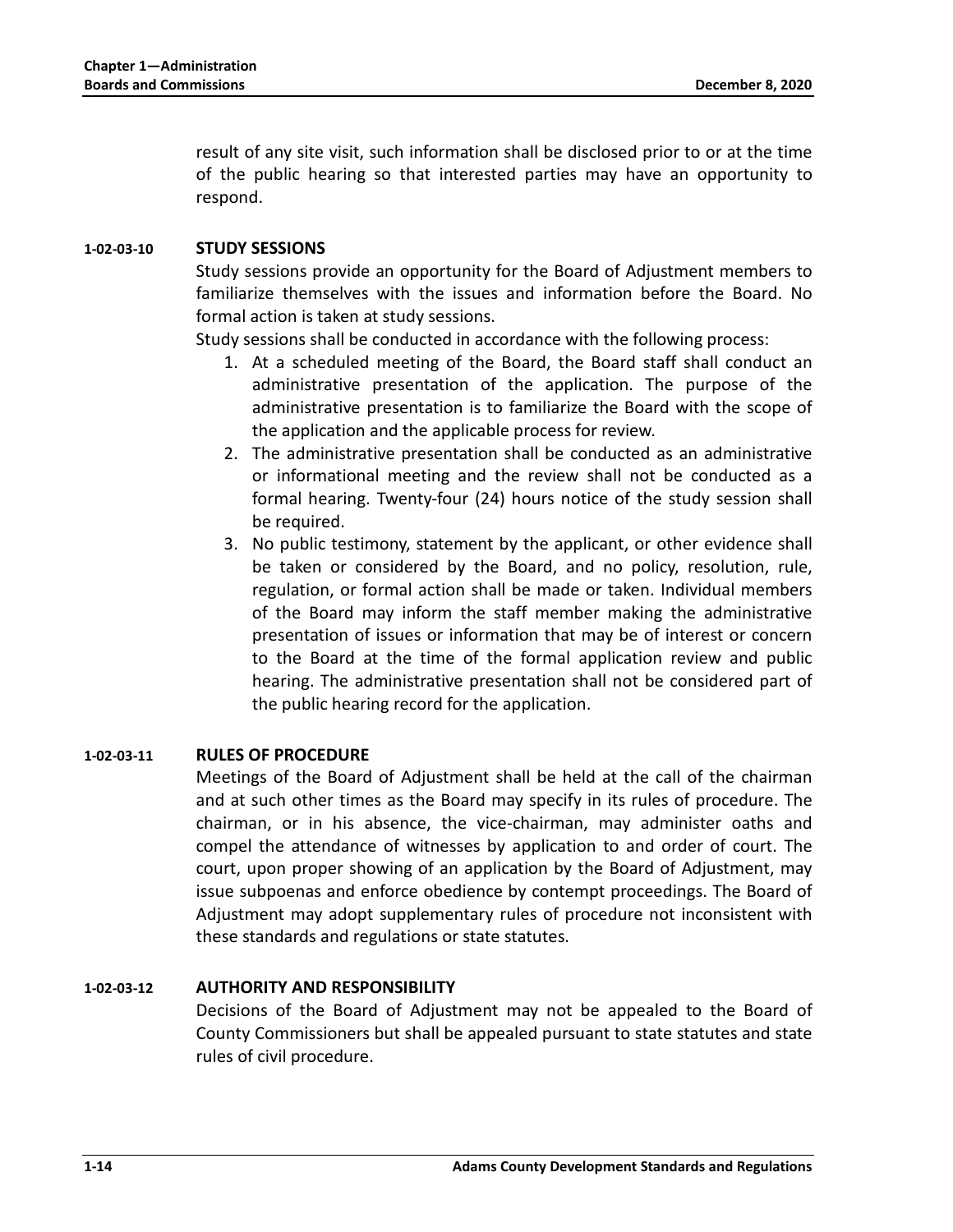The Board of Adjustment, through the authority granted to it by C.R.S. §30-28- 117 and C.R.S. §30-28-118 and these standards and regulations, is empowered to:

## **1-02-03-12-01** *GRANT VARIANCES*

Grant or deny a variance pursuant to the requirements and procedures of these standards and regulations relating to special physical requirements, but not to use, of the property. The Board of Adjustment may not grant a variance from the noise and height restrictions within any aviation zone, International Airport Clear Zone, or Airport Height and Noise Overlay Zone Districts.

## **1-02-03-12-02** *GRANT SPECIAL USE PERMITS*

Grant or deny a nonpermanent exception from these standards and regulations for uses of land, structures or both.

## **1-02-03-12-03** *HEAR AND DECIDE APPEALS OF ADMINISTRATIVE DETERMINATIONS*

Hear and decide appeals brought by any aggrieved person regarding allegations of error by an administrative official in the application or enforcement of these standards and regulations.

## **1-02-03-12-04** *IMPOSE REASONABLE CONDITIONS UPON APPROVALS*

Impose reasonable conditions upon approval of any application.

## **1-02-03-12-05** *SUSPEND OR REVOKE PERMITS*

A permit may be suspended or revoked by the Board of Adjustment if, in the opinion of the Board of Adjustment, the permit holder or operator conducting the use fails to abide by the terms, requirements, conditions, or stipulations of the permit. If the Board of Adjustment deems a suspension to be appropriate, it may allow the permit holder or operator to perform necessary changes or correct conditions in order to meet the performance standards of the Development Standards and Regulations, or the purpose and intent of the Development Standards and Regulations. No person may continue to make use of land in the manner authorized by the permit after such permit has been revoked in accordance with this section. The determination as to whether a permit is to be revoked or suspended rests with the Board of Adjustment, as determined in a public hearing on the issue. The public hearing on suspension or revocations requires written notice to the permit holder informing them of the time and place of the hearing, and requiring them to show cause why the permit should not be suspended or revoked.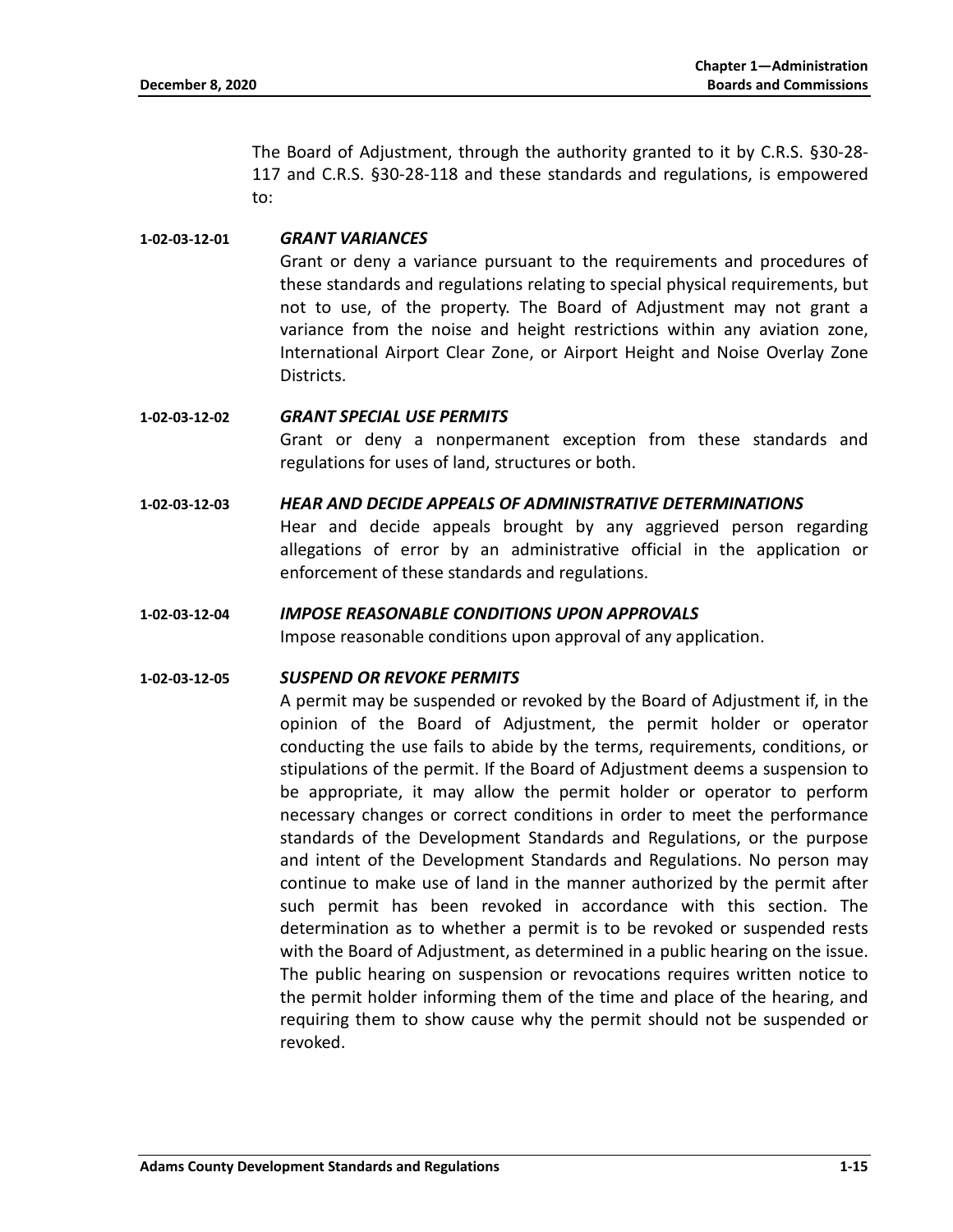## **1-03 ADMINISTRATIVE OFFICIALS**

## **1-03-01 DIRECTOR OF COMMUNITY AND ECONOMIC DEVELOPMENT**

## **1-03-01-01 POWERS AND DUTIES OF THE DIRECTOR OF COMMUNITY AND ECONOMIC DEVELOPMENT**

The Director of Community and Economic Development, through the authority granted by the Board of County Commissioners, is empowered to:

#### **1-03-01-01-01** *RENDER INTERPRETATIONS*

Render interpretations of all provisions of these standards and regulations. Interpretations applicable to two (2) or more properties shall be collected and retained by the Community and Economic Development Department and made available to the public for inspection. Each general interpretation (i.e., an interpretation applicable to two (2) or more properties) shall be provided to the Planning Commission, Board of Adjustment and Board of County Commissioners.

#### **1-03-01-01-02** *ESTABLISH APPLICATION REQUIREMENTS*

Establish application and submittal requirements and schedules for review of applications and appeals pursuant to these standards and regulations.

#### **1-03-01-01-03** *PROVIDE ADVICE*

Provide expert technical assistance to the Board of County Commissioners, the Planning Commission, and the Board of Adjustment and determine when outside, technical expertise is needed to determine consistency with the comprehensive plan and assist in the review of any development proposal submitted pursuant to these standards and regulations.

#### **1-03-01-01-04** *REVIEW APPLICATIONS*

Review development applications and make recommendations to the Board of County Commissioners, the Planning Commission, and the Board of Adjustment concerning consistency with the comprehensive plan and compliance with these standards and regulations and road, drainage, grading, erosion control and floodplain standards.

## **1-03-01-01-05** *ADMINISTER AGREEMENTS*

Administer development and subdivision improvement agreements to ensure compliance with these standards and regulations and all conditions of approval that relate to roads, drainage, grading, erosion control and floodplains.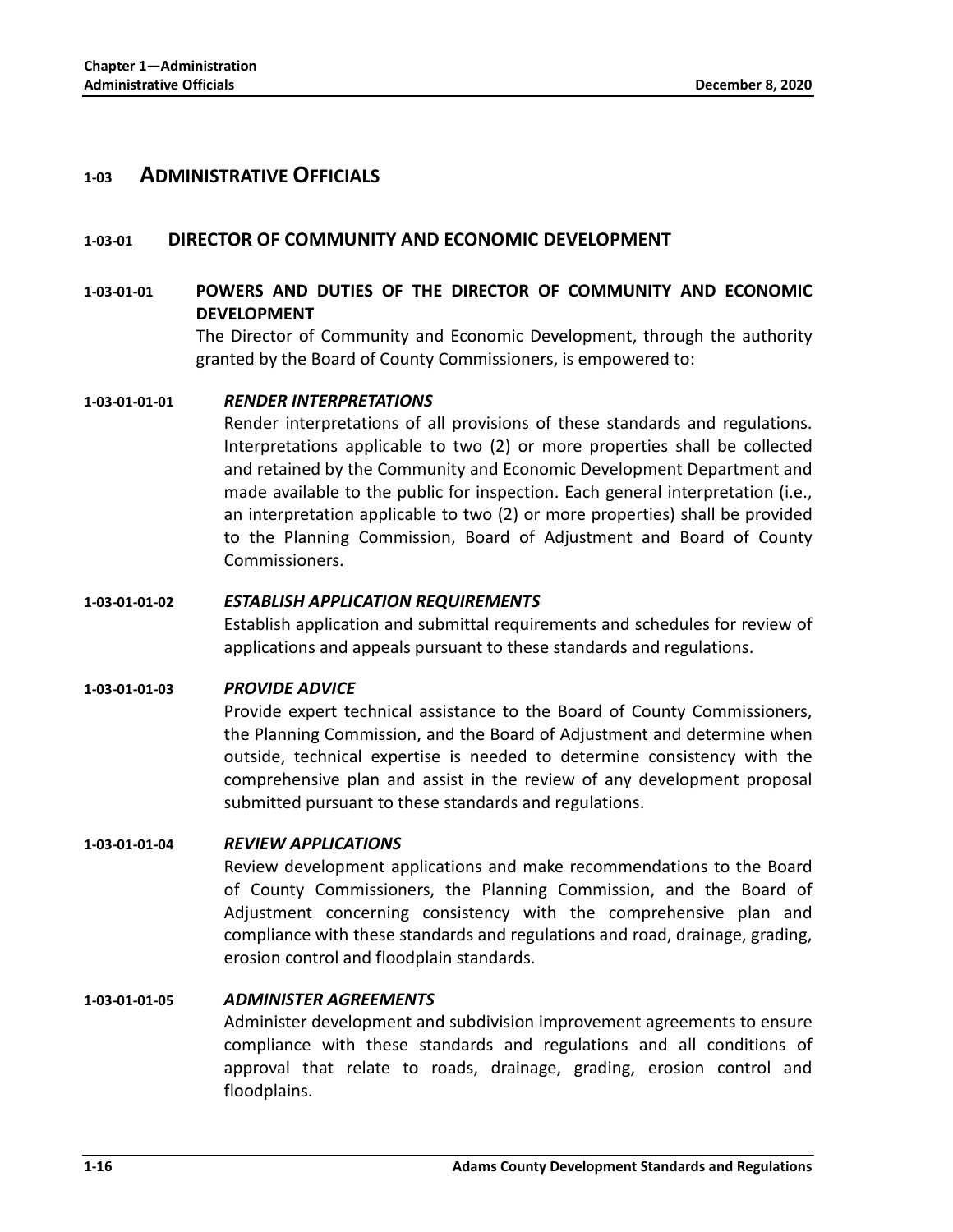## **1-03-01-01-06** *ADMINISTER STANDARDS AND REGULATIONS*

Administer the provisions of these standards and regulations as they relate to the review and permitting of development.

- **1-03-01-01-07** *PROMULGATE ADMINISTRATIVE FORMS* Promulgate and require the use of application forms and other standardized documentation deemed necessary or helpful to administer the provisions of these standards and regulations.
- **1-03-01-01-08** *MAKE ADMINISTRATIVE DECISIONS* Issue written administrative decisions concerning the application of these standards and regulations to specific property or development applications.
- **1-03-01-01-09** *ISSUE ADMINISTRATIVE PERMITS* Review and issue administrative permits pursuant to the requirements and procedures of these standards and regulations.

## **1-03-01-01-10** *REQUEST SHOW CAUSE HEARINGS*

If it is discovered that the holder of a permit issued pursuant to these Development Standards and Regulations is utilizing property in a manner inconsistent with the term, requirements, conditions, or stipulations of that permit, the Director may request proceedings before the Permit Issuing Authority to require the permit holder to show cause as to why the permit should not be revoked or suspended.

## **1-03-01-01-11** *MAINTAIN COMPREHENSIVE PLAN*

Develop and maintain a Master Comprehensive Plan including, but not limited to, land use, transportation, and open space elements for Adams County.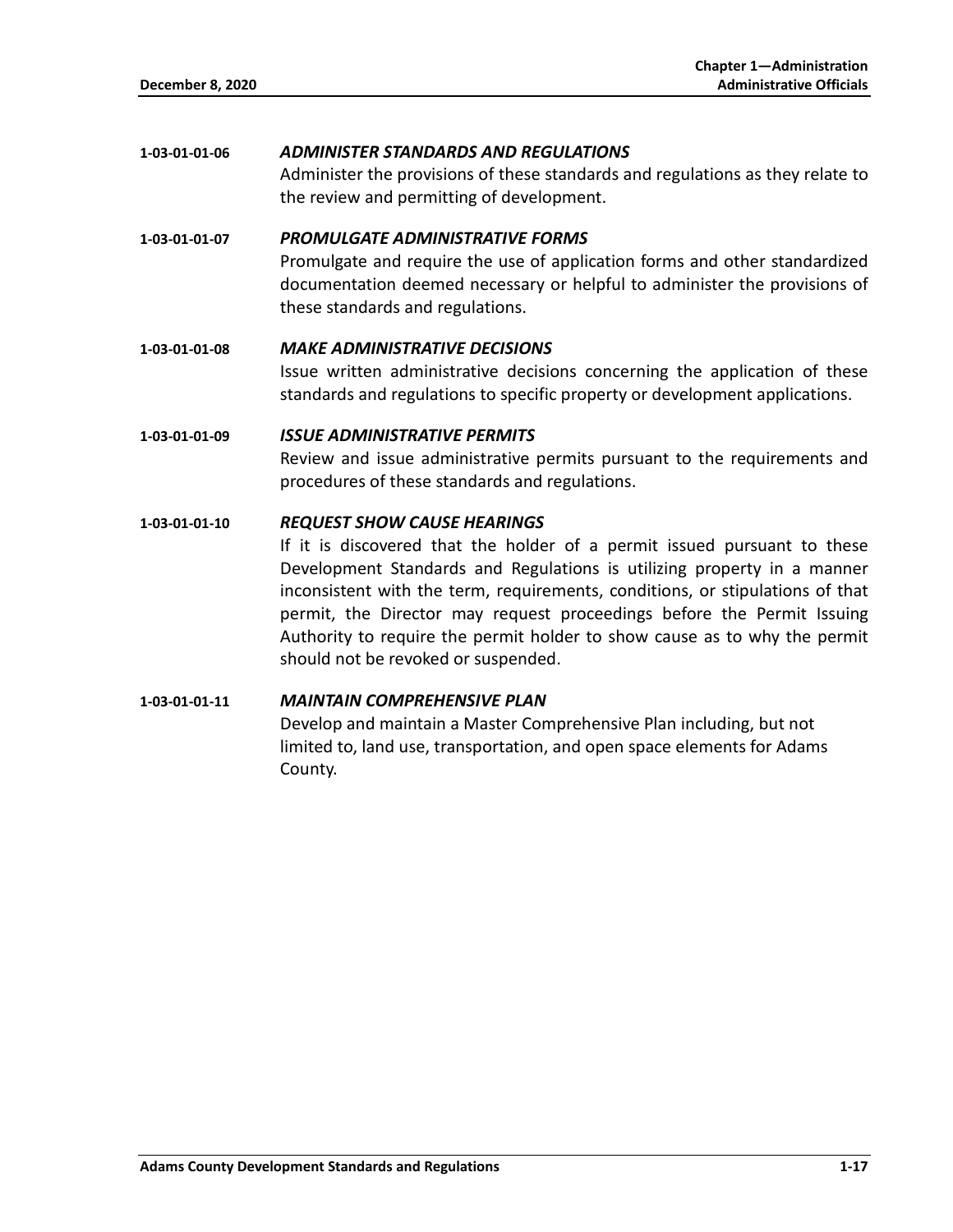## **1-03-02 DIRECTOR OF PUBLIC WORKS**

### **1-03-02-01 POWERS AND DUTIES OF THE DIRECTOR OF PUBLIC WORKS**

The Director of Public Works, through the authority granted by the Board of County Commissioners, is empowered to:

### **1-03-02-01-01** *PROVIDE ADVICE*

Provide expert technical assistance to the Board of County Commissioners, the Planning Commission, and the Board of Adjustment and determine when outside, technical expertise is needed to assist in the review of any engineering requirements for development applications submitted pursuant to these standards and regulations.

### **1-03-02-01-02** *ADMINISTER AND ENFORCE STANDARDS AND REGULATIONS*

Administer and enforce the provisions of these standards and regulations.

#### **1-03-02-01-03** *PROMULGATE ADMINISTRATIVE FORMS*

Promulgate and require the use of application forms and other standardized documentation deemed necessary or helpful to administer the provisions of these standards and regulations.

#### **1-03-02-01-04** *MAKE ADMINISTRATIVE DECISIONS*

Issue written administrative decisions concerning the application of the engineering provisions of these standards and regulations to specific property or development applications.

## **1-03-02-01-05** *RENDER INTERPRETATIONS*

Render interpretations of all engineering provisions of these standards and regulations. Interpretations applicable to two (2) or more properties shall be collected and retained by the Public Works Department and made available to the public for inspection. Each general interpretation (i.e., an interpretation applicable to two (2) or more properties) shall be provided to the Planning Commission, Board of Adjustment and Board of County Commissioners.

## **1-03-02-01-06** *ESTABLISH APPLICATION REQUIREMENTS*

Establish application and submittal requirements and schedules for review of applications and appeals pursuant to these standards and regulations.

#### **1-03-02-01-07** *ISSUE ADMINISTRATIVE PERMITS*

Review and issue administrative permits pursuant to the requirements and procedures of these standards and regulations.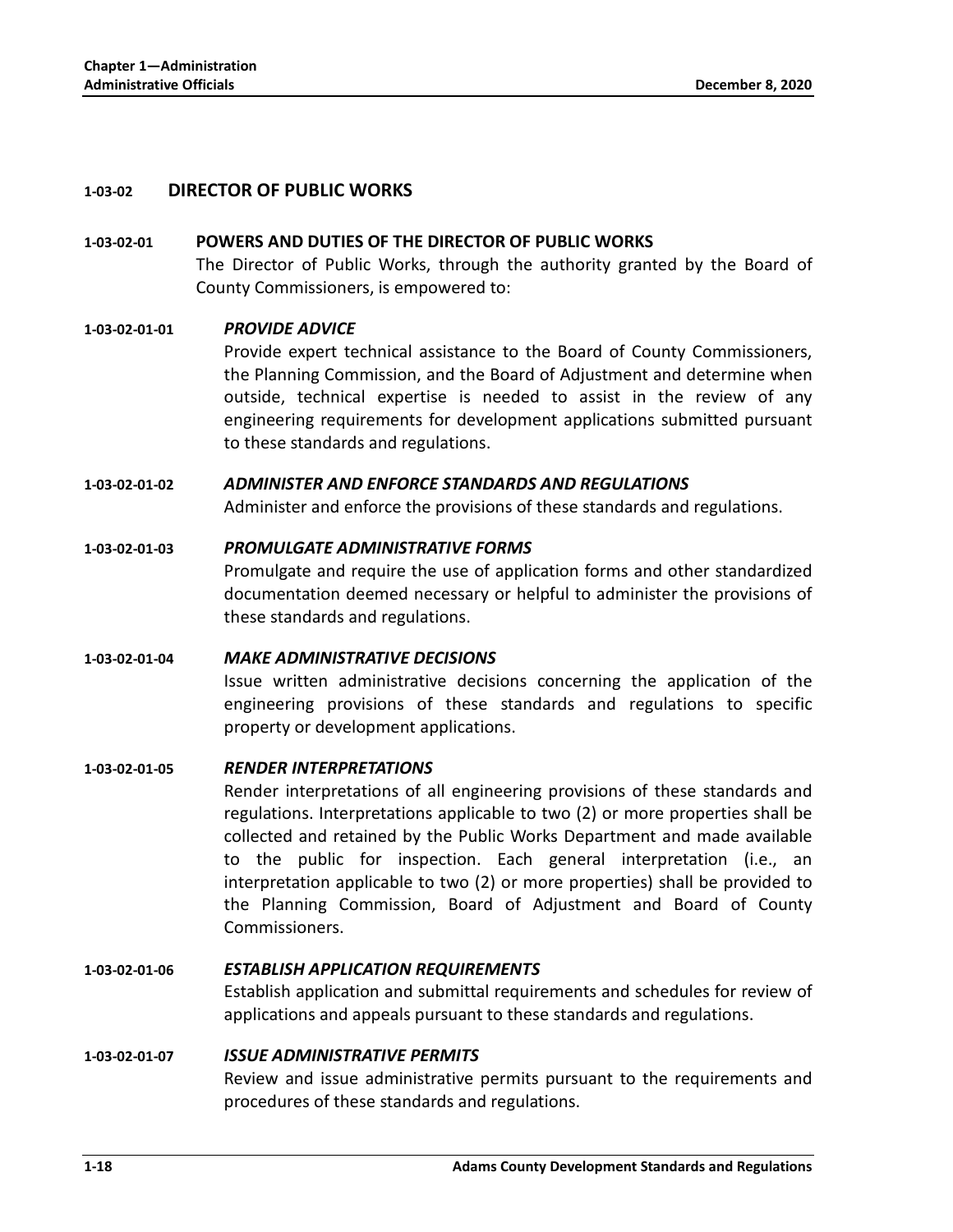## **1-04 PROCEDURAL RULES AND CONDUCT OF BOARD AND COMMISSION MEMBERS**

The Planning Commission, the Board of Adjustment, and the Board of County Commissioners may adopt such rules deemed appropriate to govern the conduct of their business. In addition, Planning Commission members, Board of Adjustment members, and members of the Board of County Commissioners shall abide by the rules of conduct set forth below.

## **1-04-01 CONFLICT OF INTEREST**

Members have the right and the obligation to vote on all questions before them and to participate in the business of the Commission or Board, except when a conflict of interest exists.

## **1-04-01-01 NOTIFICATION OF CONFLICT OF INTEREST**

Whenever the Planning Commission, the Board of Adjustment, or the Board of County Commissioners is considering a matter which raises a question of conflict of interest for a particular member, the member is responsible for alerting the Commission or Board Secretary prior to the meeting. Each member is responsible for determining when a conflict of interest exists. Each member is also responsible for alerting the chairman prior to commencement of the meeting.

## **1-04-01-02 CONDUCT AT MEETINGS WHERE A MEMBER HAS A CONFLICT OF INTEREST**

If any member has a conflict of interest with any particular item, the member shall notify the Commission or Board and the public in attendance of the conflict of interest. The member shall not participate in either the Commission's or Board's discussion or voting on the item.

## **1-04-01-03 MINIMIZING CONFLICTS**

It is intended that situations resulting in conflict of interest for members shall be minimized.

## **1-04-02 EX PARTE CONTACTS**

Ex parte contacts are contacts between individuals seeking to influence a decision of members of the Planning Commission, Board of Adjustment, or Board of County Commissioners outside the meeting forum on a quasi-judicial matter. Members shall attempt to avoid ex parte communications concerning such quasi-judicial matters. Should ex parte contacts occur where relevant and material information is obtained and considered by a member, then such information shall be disclosed prior to or at the time of the public hearing so that interested parties may have an opportunity to respond.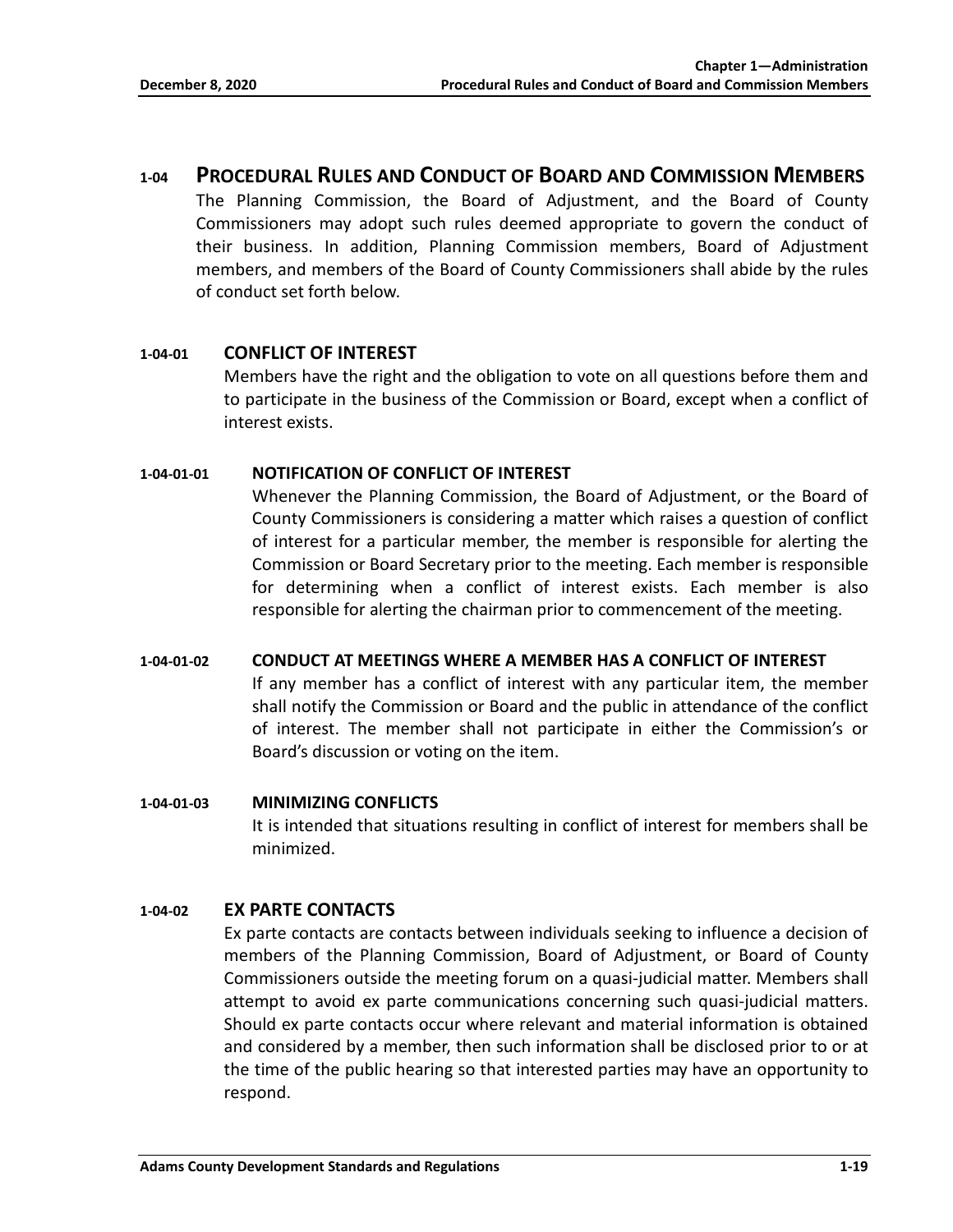In the case of legislative proceedings, contacts and communications with citizens are encouraged.

## **1-04-03 OPEN MEETINGS**

Meetings of the Planning Commission, Board of Adjustment, and Board of County Commissioners, including site visits, shall be open to the public, except as provided by law.

## **1-04-04 OPEN RECORDS**

Information presented to the Planning Commission, Board of Adjustment, or Board of County Commissioners in carrying out their responsibilities, records of meetings, and any other material resulting from the conduct of their activities shall be kept on file in the Office of the Adams County Clerk and Recorder or the Community and Economic Development Department, and shall be available for inspection by the public upon reasonable request, except as otherwise required or may be provided by law. The Opens Records Act shall be relied upon to determine what documents shall be retained and made available for public inspection.

## **1-04-05 AMENDMENTS TO THE RULES OF PROCEDURE**

Any member of the Planning Commission, Board of Adjustment, Board of County Commissioners, or Community and Economic Development Department may propose amendments to the rules of procedure. An amendment must be approved by the Board of County Commissioners to become effective.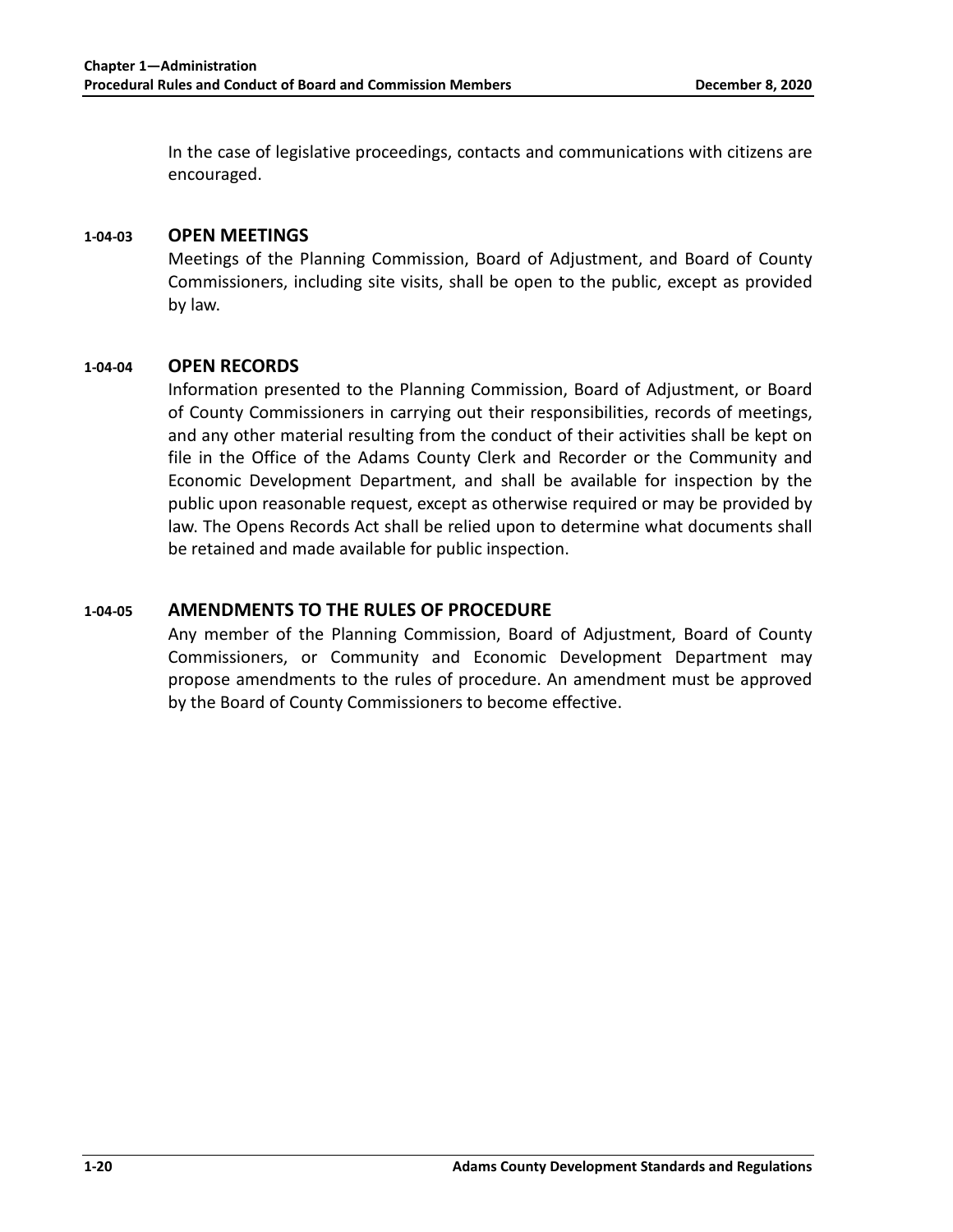## **1-05 ENFORCEMENT**

## **1-05-01 AUTHORITY TO ENFORCE**

The provisions of these standards and regulations shall be enforced by the Director of Public Works, the Director of Community and Economic Development, and the Director of Community Safety and Well-being. Inaction or lack of enforcement shall not constitute a waiver of the right of enforcement.

## **1-05-02 RIGHT TO INSPECT**

The Director of Community and Economic Development, the Director of Public Works, and the Director of Community Safety and Well-being are hereby empowered to inspect and examine any building, structure, or tract of land which there is reasonable cause to believe a use exists or construction or alteration work is being performed, or has been performed, in violation of the applicable provisions of these standards and regulations. Entry onto private property for the purpose of inspection shall be made only after contact with the owner or occupant of the premises, whose permission for the inspection shall be obtained. Failing permission, no entry shall be undertaken without an order from the County or District Court. Signing an application for any development approval shall constitute permission to enter and inspect a property. Permission shall not be required for inspections conducted from public property or private property with the permission of the owner of the private property.

## **1-05-03 REMEDIES**

The remedies provided for violations of these standards and regulations, whether civil or criminal, shall be cumulative and in addition to any other remedy provided by law.

## **1-05-04 CONTINUING VIOLATIONS**

Each day a violation occurs or remains uncorrected shall constitute a separate violation.

## **1-05-05 REMEDIES AND ENFORCEMENT POWERS**

For any unlawful use or development or any use or development that fails to conform to any approved plat, agreement, or condition or approval, the Director of Community and Economic Development may: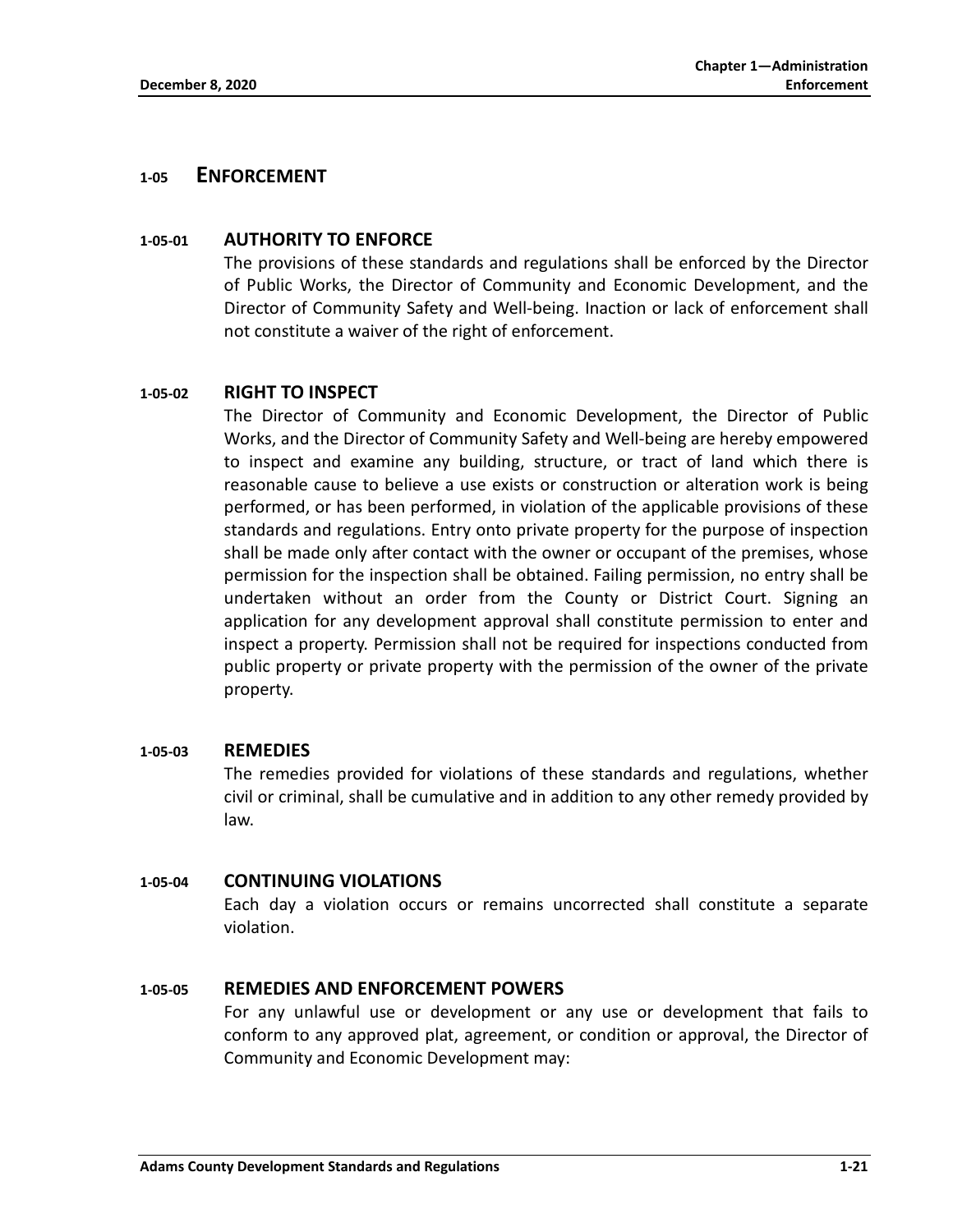- 1. Deny and withhold all permits, certificates or other forms of authorization to use or develop any land, structure, or improvements. This provision shall apply whether or not the current owner is responsible for the violation;
- 2. Revoke any permit or other authorization when it is determined there is a departure from the approved plans, specifications or conditions of approval, the permit was issued in error, or the permit was obtained by false representation. Written notice of revocation shall be served upon the owner, the owner's agent, or the owner's contractor to whom the permit was issued, or the notice may be posted in a prominent location at the place of the violation;
- 3. Initiate injunction or abatement proceedings, action for damages, or other appropriate legal action in the district court or other court of competent jurisdiction against any person who fails to comply with any of the provisions of these standards and regulations or any requirement or condition imposed pursuant to these standards and regulations;
- 4. Seek a court order in the nature of mandamus, abatement, injunction, or other action to abate or remove a violation or to otherwise restore the premises to the condition that existed before the violation;
- 5. Ask the Board of County Commissioners to withhold all public road improvements and public maintenance from all rights-of-way that have not been accepted for such purposes by the Board of County Commissioners;
- 6. Follow the enforcement procedures of the Uniform Building Code, the Uniform Code for the Abatement of Dangerous Buildings, or other codes as may from time to time be adopted by Adams County; or
- 7. Commence a civil action in the county court or other court of competent jurisdiction seeking the imposition of a civil penalty as provided by state statutes.

## **1-05-06 REMEDIES AND ENFORCEMENT POWERS**

Any person, firm, or corporation, violating any provision of these standards and regulations is guilty of a misdemeanor and, upon conviction, shall be punished by a fine in an amount not to exceed one hundred dollars (\$100) for each day of violation or by imprisonment in the County jail for no more than ten (10) days, or both fine and imprisonment. Each day during which the violation continues shall be deemed a separate offense. The owner, occupant, and/or person(s) or legal entity exercising control over the subject property may be charged as a violator under these provisions. It is the responsibility of the County Attorney to prosecute any criminal enforcement action.

Any person, firm, or corporation violating any provision of these standards and regulations, in addition to criminal enforcement as outlined above, may be subject to an initial civil penalty of five hundred to one-thousand dollars (\$500-\$1,000). Each day the property stays out of compliance with these standards and regulations shall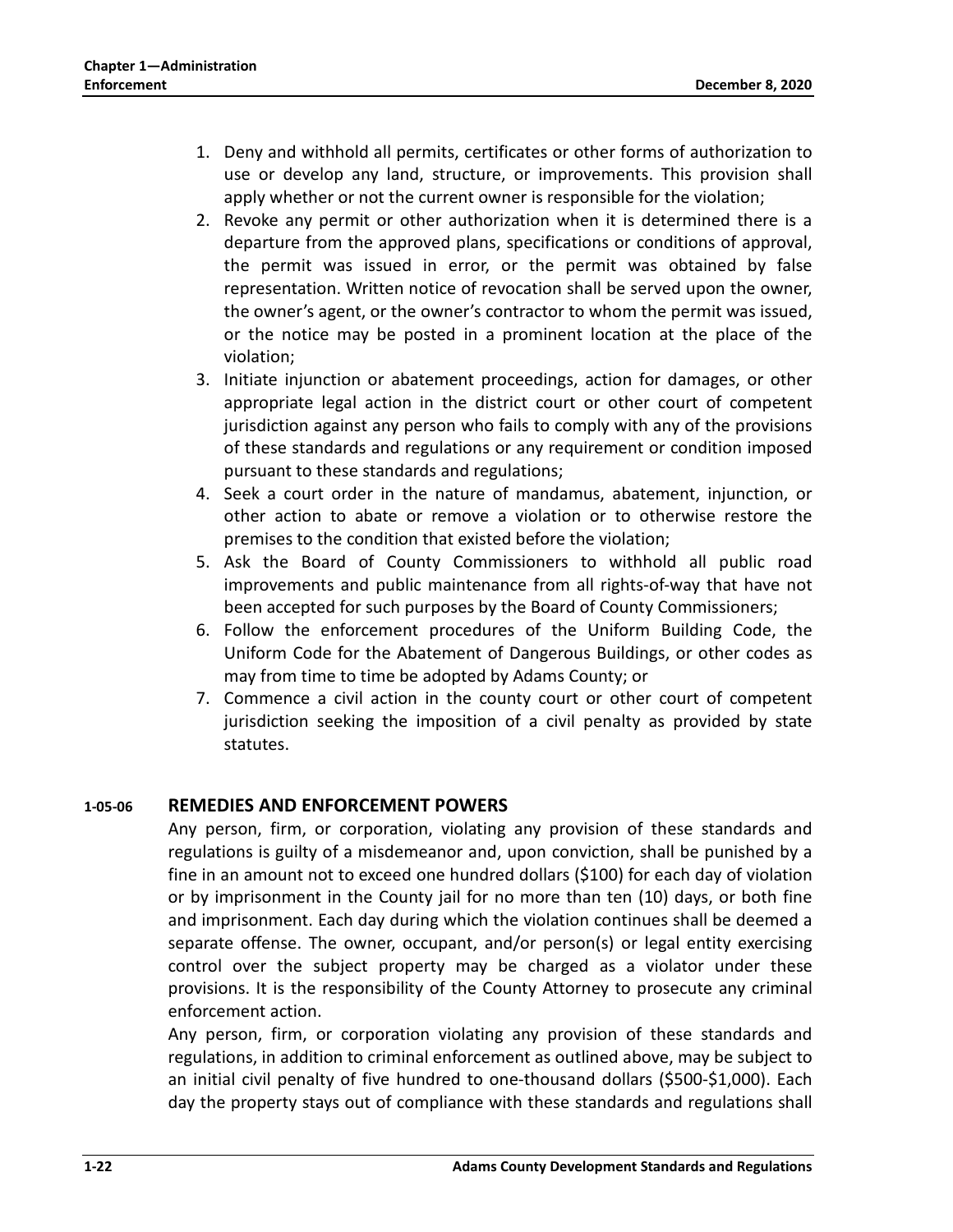be deemed a separate offense subject to up to one-hundred dollars (\$100) per day, per violation. It is within the discretion of the County Attorney to determine whether to pursue civil penalties, criminal penalties, or both.

## **1-05-07 NOTICE OF VIOLATIONS**

If the Director of Community and Economic Development determines a violation of these standards and regulations exists on any property, the Director of Community and Economic Development shall by written notice or order direct that such remedial action or preventative measure be taken by the property owner or person as will result in full compliance with the applicable provisions of these standards and regulations. Such notice or order may include a compliance schedule. The issuance of a notice or order shall in no way or manner be deemed a prerequisite to the institution of enforcement proceedings as are set forth in this chapter.

Compliance with the written notice or order shall not necessarily be deemed to be a defense to any alleged violation of these standards and regulations in any court action instituted by the County seeking compliance with the written notice or order. However, evidence of compliance with the notice or order may be introduced for purposes of mitigation and extenuation.

Notice may be given in person, by Regular First-Class Mail or by posting notice on the premises. Notices of violation shall state the nature of the violation and the time allowed for compliance. Notices of violation run with the land and are effective until the violation is corrected.

## **1-05-08 CEASE AND DESIST ORDER**

A cease and desist order to stop operations, use, or construction may be issued by the Director of Community and Economic Development. A cease and desist order may be issued to temporarily stop the operation, use, or construction, for cause, when conditions and circumstances exist which present an immediate health and safety danger.

## **1-05-08-01 REQUIREMENT TO STOP USE**

No person may continue operations or construction activities, or make use of the land in violation of these standards and regulations after a cease and desist order has been issued.

## **1-05-09 VIOLATIONS**

It shall be unlawful to use real property or the improvements on any real property; to undertake the development of real property; to erect, construct, reconstruct, alter, restore or improve a building or structure; to excavate land; to fill land; or to alter or change the use of any real property or improvements on real property in any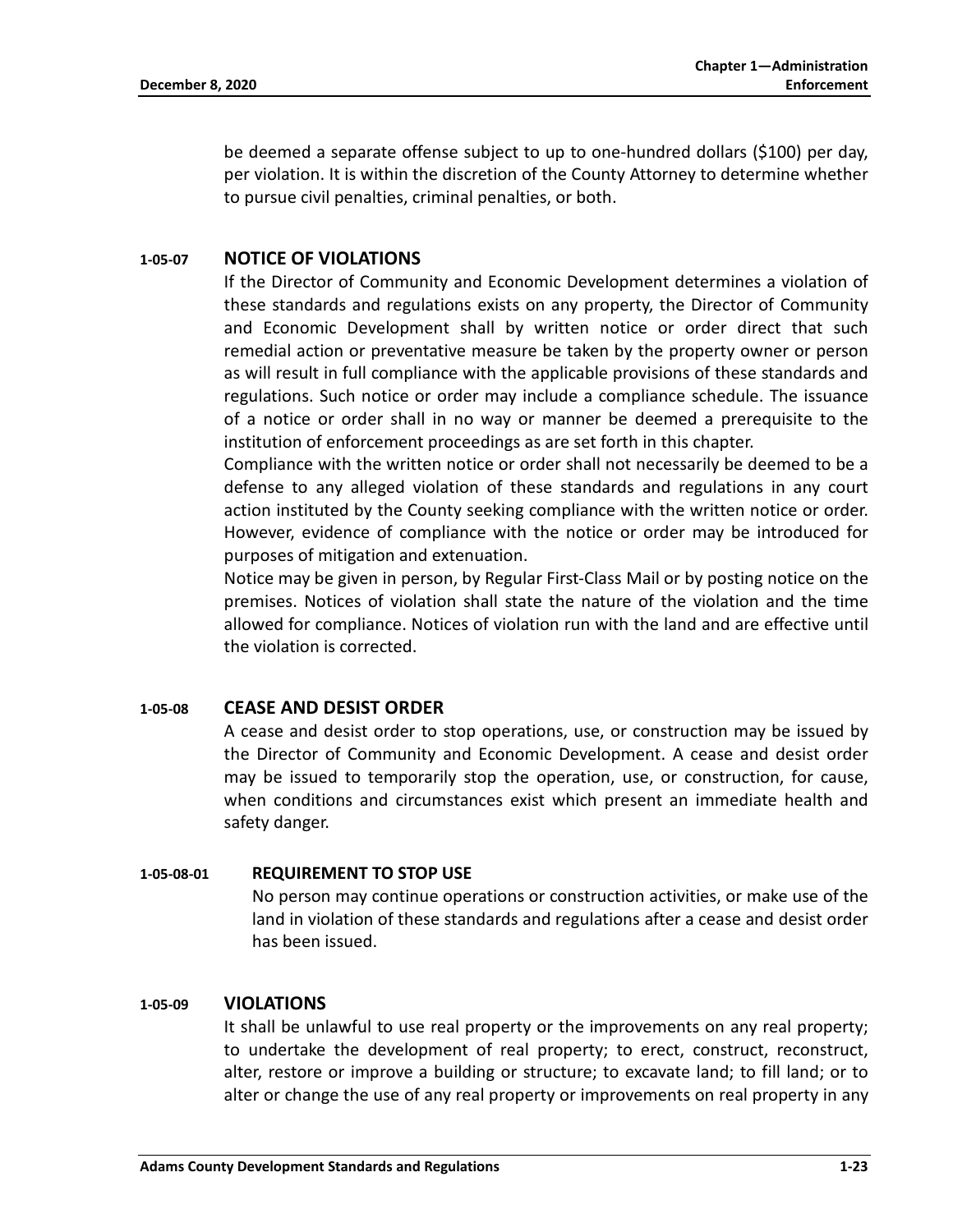way inconsistent with and not in accordance with these standards and regulations and without first obtaining all approvals and permits required by these standards and regulations.

## **1-05-09-01 BUILDING PERMITS**

It shall be unlawful to use real property or the improvements on any real property; to undertake the development of real property; to erect, construct, reconstruct, alter, restore or improve a building or structure; to excavate land; or to alter or change the use of any real property or improvements on real property without first obtaining a building permit in accordance with the provisions of these standards and regulations and the Uniform Building Code as adopted by the Board of County Commissioners.

## **1-05-09-02 TERMS AND CONDITIONS**

It shall be unlawful to use real property or the improvements on any real property; to undertake the development of real property; to erect, construct, reconstruct, alter, restore or improve a building or structure; to excavate land; or to alter or change the use of any real property or improvements on real property in a way inconsistent with the terms and conditions of any approval or permit granted pursuant to these standards and regulations.

#### **1-05-09-03 SUBDIVISION**

It shall be unlawful to transfer or sell any subdivided land before a plat for the subdivided land has been approved by the Board of County Commissioners and recorded in the Office of the Adams County Clerk and Recorder. The County shall not be liable for any direct or apparent fiscal losses suffered by any party as a result of denial of any subdivision where the applicant has agreed to transfer or sell or offered to transfer or sell any subdivided land in advance of plat approval by the Board of County Commissioners.

## **1-05-10 PREVIOUS VIOLATIONS**

Nothing in these standards and regulations shall prohibit the continuation of previous enforcement actions undertaken by the County pursuant to previous regulations.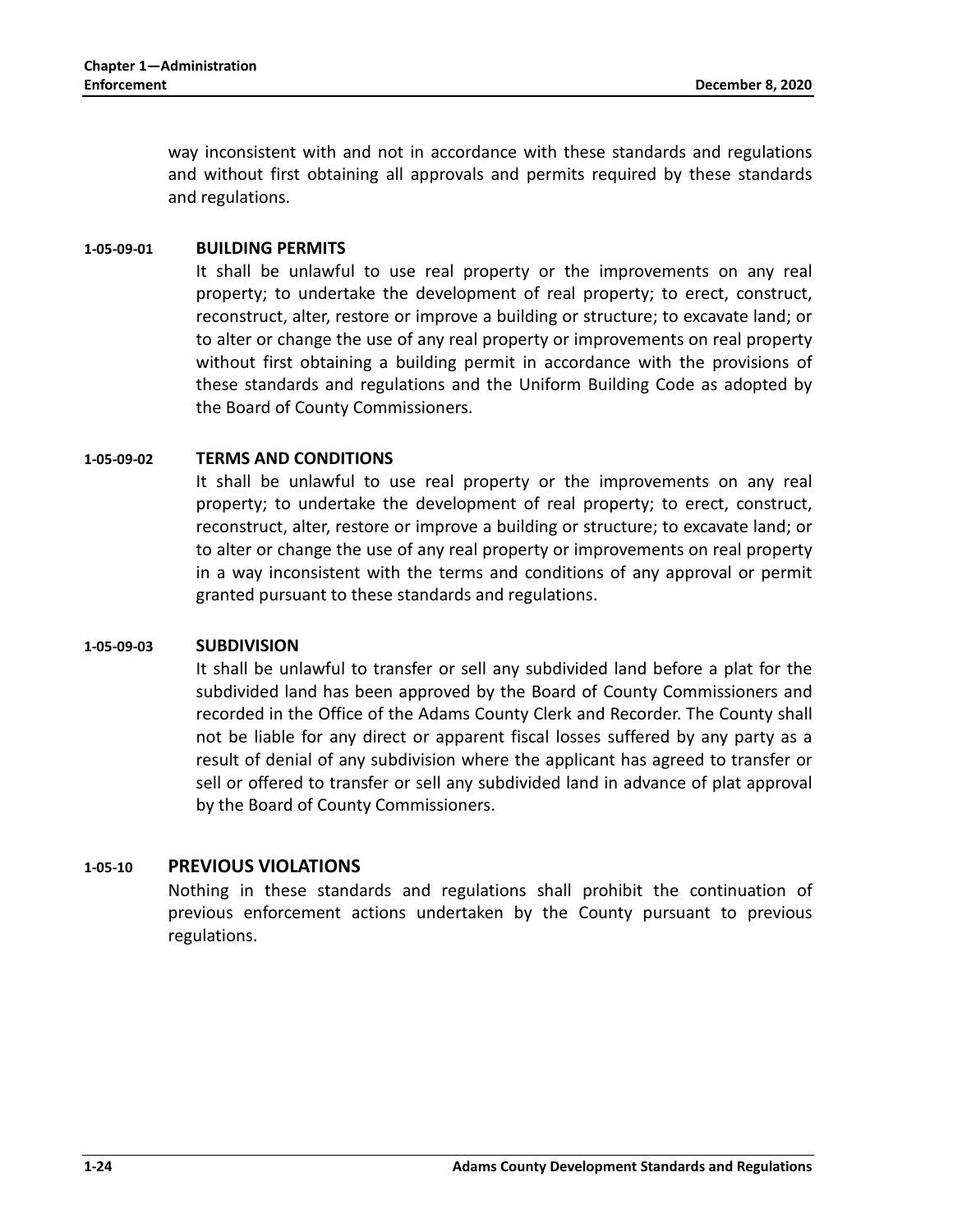## **1-06 NON-LIABILITY OF THE COUNTY**

These standards and regulations shall not be construed to hold Adams County or any of its employees or officials, acting within the scope of their employment in any manner, responsible or liable for any damages to persons or property resulting from any inspection, enforcement or review as required by these standards and regulations or resulting from any failure to enforce or inspect, or resulting from the issuance or denial of any building permit, or the institution or failure to institute any court action as authorized or required by these standards and regulations. In enacting these standards and regulations, the Board of County Commissioners intends to preserve all rights of the County, its agencies and departments, its elected and appointed officials and employees to immunity from liability as set forth in the Colorado Governmental Immunity Act, C.R.S. §§24-10-101, *et seq*.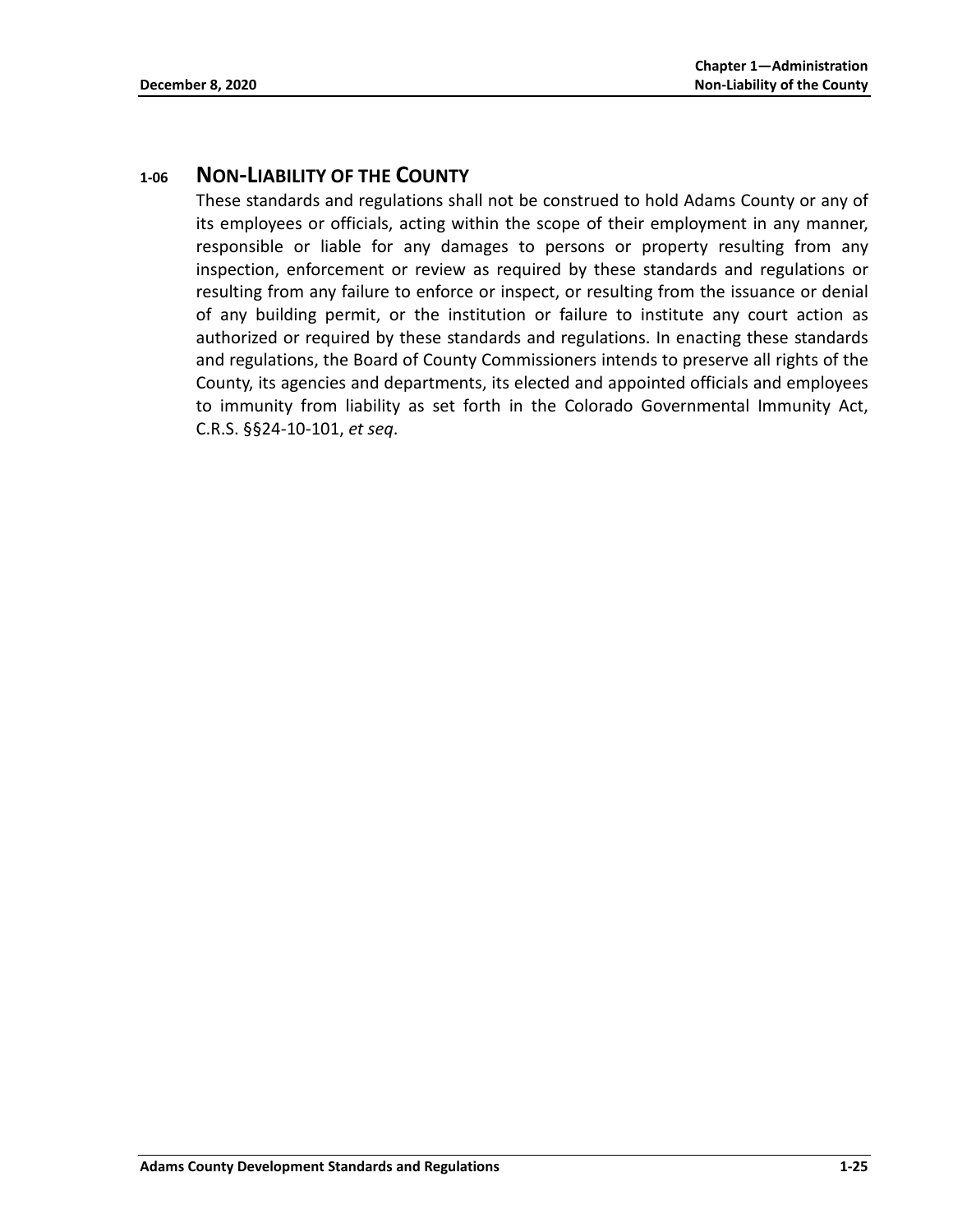## **1-07 VESTED RIGHTS**

## **1-07-01 PURPOSE**

To ensure reasonable certainty, stability, and fairness in the land use planning process.

## **1-07-02 APPLICABILITY**

Approval of a site-specific development plan by the Board of County Commissioners shall create a vested right. A permit or any other approval not specifically identified as a site-specific development plan shall not constitute a site specific development plan.

### **1-07-03 APPROVAL**

A vested right shall be deemed established with the approval or conditional approval of a site-specific development plan. A conditional approval may impose such terms and conditions necessary to protect the public health, safety and welfare and to ensure compliance with the Adams County Comprehensive Plan and these standards and regulations. Failure to abide by such terms and conditions shall result in a forfeiture of vested rights.

A vested property right, once established, shall attach and run with the applicable property.

#### **1-07-04 NOTICE**

Upon approval of a site-specific development plan, the applicant or property owner shall publish a notice of the Board's approval in a newspaper of general circulation no later than fourteen (14) days following said approval. The applicant or property owner shall provide a copy of the newspaper publication to the Department of Community and Economic Development no later than one week after the publication.

#### **1-07-05 TERM**

A vested right created by the approval of a site-specific development plan shall remain in effect for three (3) years from its effective date or by some other specified time period as adopted by the Board of County Commissioners. This vesting period may be extended by approved amendments to the site-specific development plan. Notwithstanding the provisions of this section, the County may enter into development agreements with applicants. The agreements may provide that the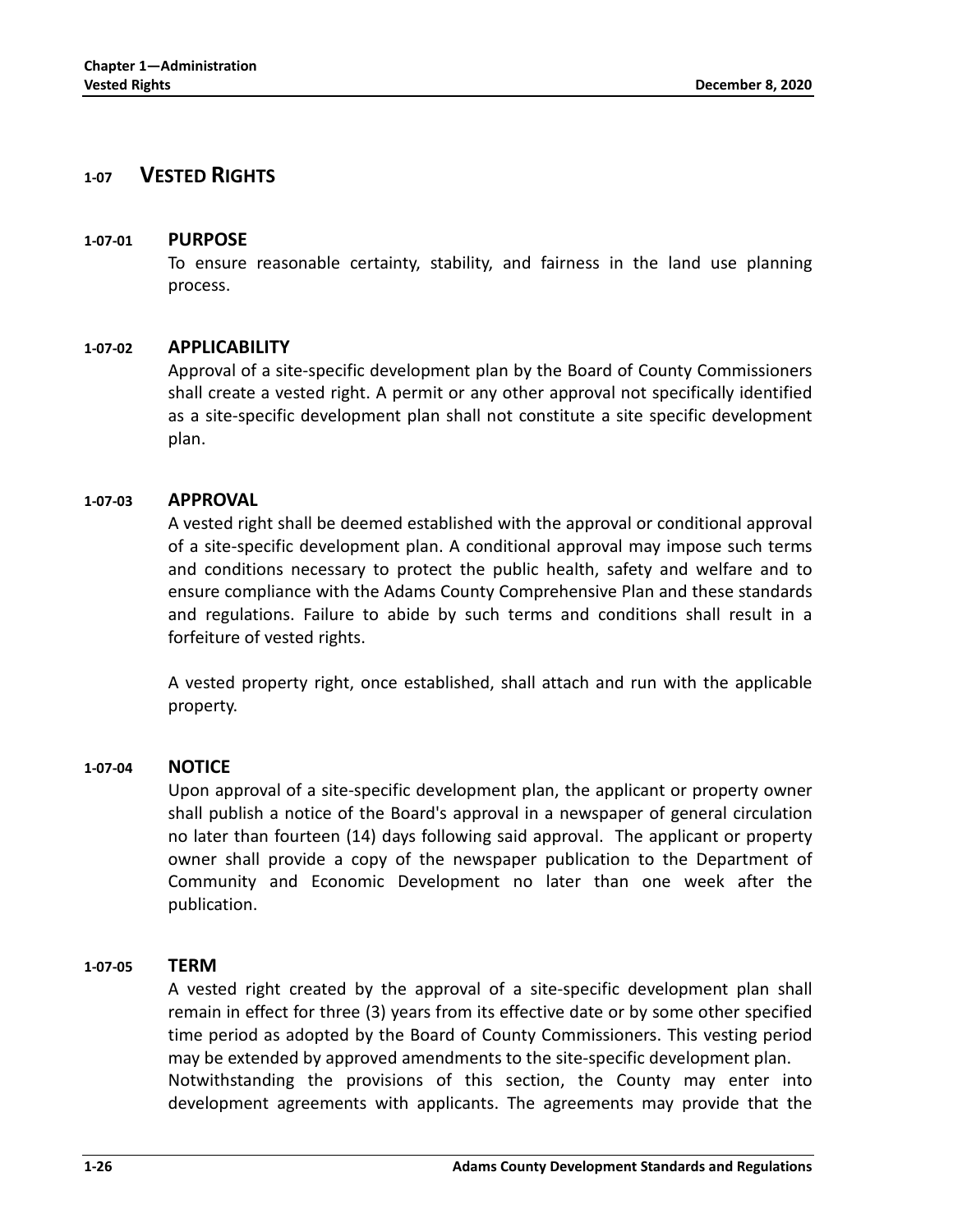property rights shall vest for a period longer than three (3) years where the longer vesting period is warranted in light of all relevant circumstances such as the size and phasing of the development, economic cycles and market conditions.

Upon approval by the County, a property right vested for three (3) years may be extended for a period exceeding the initial three (3)-year vesting period when such extension is deemed to be in the public interest and warranted in light of all relevant circumstances including, but not limited to, the size and phasing of the development, economic cycles, and market conditions. An applicant desiring such an extension of the vesting period must file, at least forty-five (45) days prior the expiration of the initial three (3)-year vesting period, an application for such extension with the Community and Economic Development Department and pay an administrative fee of five hundred dollars (\$500) for such application. Upon receipt of this application, the Department shall review the application and make a recommendation to the Board of County Commissioners that such extension be granted, granted with conditions or denied. The Board of County Commissioners will then review the extension request and grant, grant with conditions or deny such extension. Only one (1) extension of the vesting period may be granted for a site-specific development plan.

## **1-07-06 MODIFICATION OF PLAN**

The Board of County Commissioners approval of any modification to a site-specific development plan shall not extend the term of a vested right unless expressly authorized by the Board of County Commissioners.

## **1-07-07 RELATIONSHIP TO OTHER REGULATIONS**

A vested property right, once established, shall preclude any zoning or land use action by the County or pursuant to an initiated measure which would alter, impair, prevent, diminish, or otherwise delay the development or use of the property as set forth in the site specific development plan, except:

- 1. With the consent of the applicant;
- 2. Upon the discovery of natural or man-made hazards on or in the immediate vicinity of the property which could not reasonably have been discovered at the time of the site specific development plan approval and which, if not corrected, would pose a serious threat to the public health, safety, and welfare; or
- 3. To the extent that compensation is paid, as provided in C.R.S. §24-68-  $105(1)(c)$ .

The establishment of a vested property right shall not preclude the application of regulations which are general in nature and applicable to all property subject to land use regulation by the County, including, but not limited to, building, fire, plumbing, electrical, mechanical, water and sewer codes.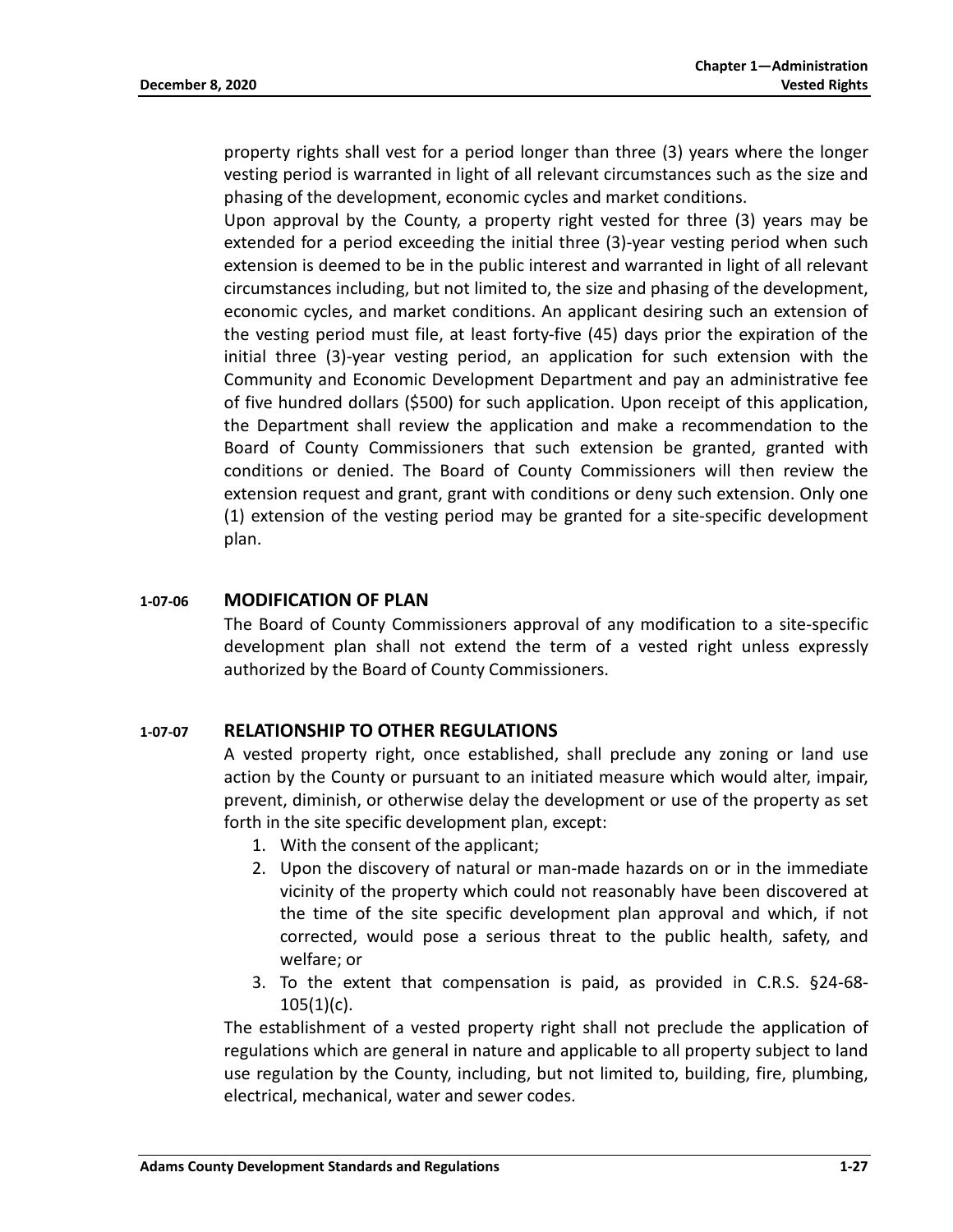## **1-07-08 EFFECTIVE DATE**

The effective date of the establishment of the vested property right shall be the effective date of the approval or conditional approval of the site-specific development plan.

Approval of a site specific development plan shall be subject to all rights of referendum and judicial review, except the required number of days to commence such referendum or review shall not begin to run until a notice of approval and the creation of a vested property right is published by the County, no later than fourteen (14) days after such approval, in a newspaper of general circulation within the County.

## **1-07-09 DOCUMENTATION OF VESTED RIGHTS**

Any document constituting an approved site specific development plan or any part of an approved site specific development plan shall, at the time of its approval, be marked with the following language: "This plan has been approved by Adams County and creates a vested property right pursuant to C.R.S. §§24-68-101, *et seq.*, as amended, and the Adams County Development Standards and Regulations." Failure to contain this language shall not invalidate the creation of the vested property right.

## **1-07-10 FORFEITURE OF VESTED RIGHTS**

A vested property right shall terminate upon:

- 1. Failure to abide by the terms and conditions of a conditionally approved sitespecific development plan;
- 2. Substantial failure to comply with a site-specific development plan; or
- 3. The expiration of the initial vesting period or, if applicable, upon the expiration of the vesting period as extended.

## **1-07-11 LIMITATIONS**

This section is intended only to implement the provisions of C.R.S. §§24-68-101, *et seq*., as amended. If C.R.S. §§24-68-101, *et seq*., as amended, is repealed or judicially determined to be invalid or unconstitutional, this section shall be deemed repealed and the provisions of this section shall no longer be effective.

## **1-08 CONDITIONS OF APPROVAL**

## **1-08-01 PURPOSE**

To alleviate regulatory impairment of property rights.